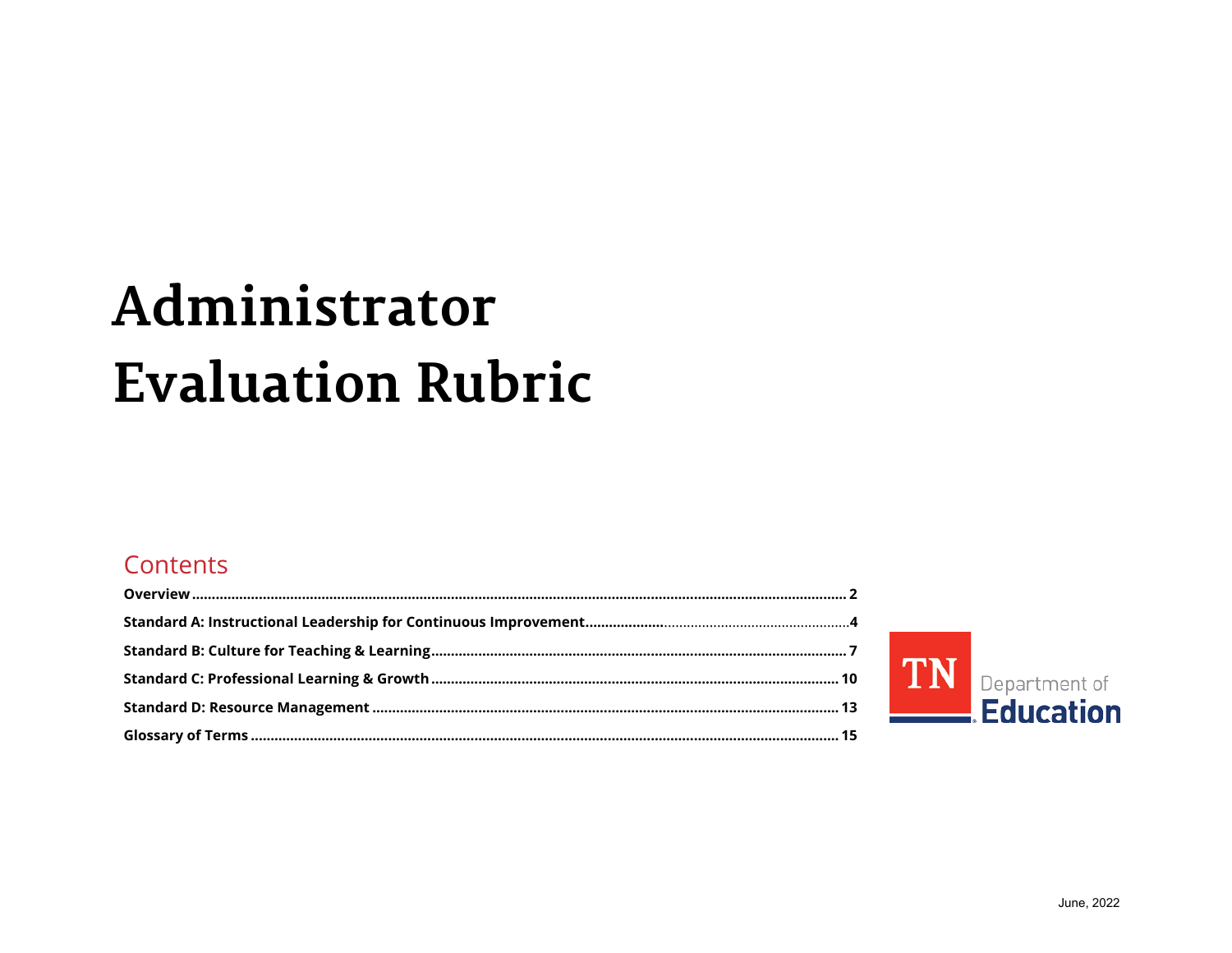## **Overview**

### **Tennessee Instructional Leadership Standards (TILS)**

Recognizing the importance of engaging in a continuous improvement process, Tennessee seeks to transform what it means to be an effective instructional leader at all phases of a leader's career. This aim is accomplished by setting high standards for effective leadership based upon research and best practices, supporting leaders to reach those standards, and empowering districts to build a network of exceptional instructional leaders who get results.

The Tennessee Instructional Leadership Standards (TILS) establish the structural framework of the Administrator Evaluation Rubric by defining a set of indicators and detailed descriptors that provide a clear set of expectations to schools and districts. The rubric is designed to help instructional leaders develop the type of leadership practices directly related to substantial gains in student achievement. Moreover, the leadership practices embedded in the indicators and descriptors are largely tied to the indirect, but vital, role and impact school leaders have on student achievement. Just as the TILS do not include separate areas to address ethical issues, the rubric does not separate these areas by indicator and descriptor. The premise is the same with the rubric as with the standards—attributes such as honesty, respect, sound judgment, commitment, fairness, compassion, work ethic, and a genuine belief that all children can learn and grow contribute to the foundation of ethical behavior connected to leadership.

### **The Administrator Evaluation Rubric is…**

- Approved by the State Board of Education as a tool used to guide a fair and transparent administrator evaluation
- Developed to establish a culture of support for instructional leaders
- Intended to help engage educators in reflective dialogue among and between peers and evaluators to improve practice
- Used to support school leaders and those who support school leaders in acknowledging a leader's effective practices and results
- Supportive of a leader's opportunities for improvement, offering guidance on professional growth and learning for oneself and for other educators

### **The Administrator Evaluation Rubric is not…**

- A checklist, but should be used to weigh the preponderance of evidence over time against the levels of practice defined in the indicators and descriptors
- Inclusive of all salient aspects of a school leader's role, rather it focuses primarily on the dimensions of leadership most directly linked to managing teacher effectiveness and increasing student achievement
- Meant to address areas of performance related to personal conduct as described in district and state policies

## **Begin with the End in Mind: The Importance of Vision**

In Tennessee, it is expected that the vision of the school, developed in collaboration with multiple partners and aligned with the district's vision, will drive the actions demonstrated in the indicators and descriptors in this rubric over time to increase student achievement. The vision provides a powerful communication and coalescing tool for all stakeholders in the school, creating a "word picture" of what is to be created and maintained. Crafting an exemplary vision requires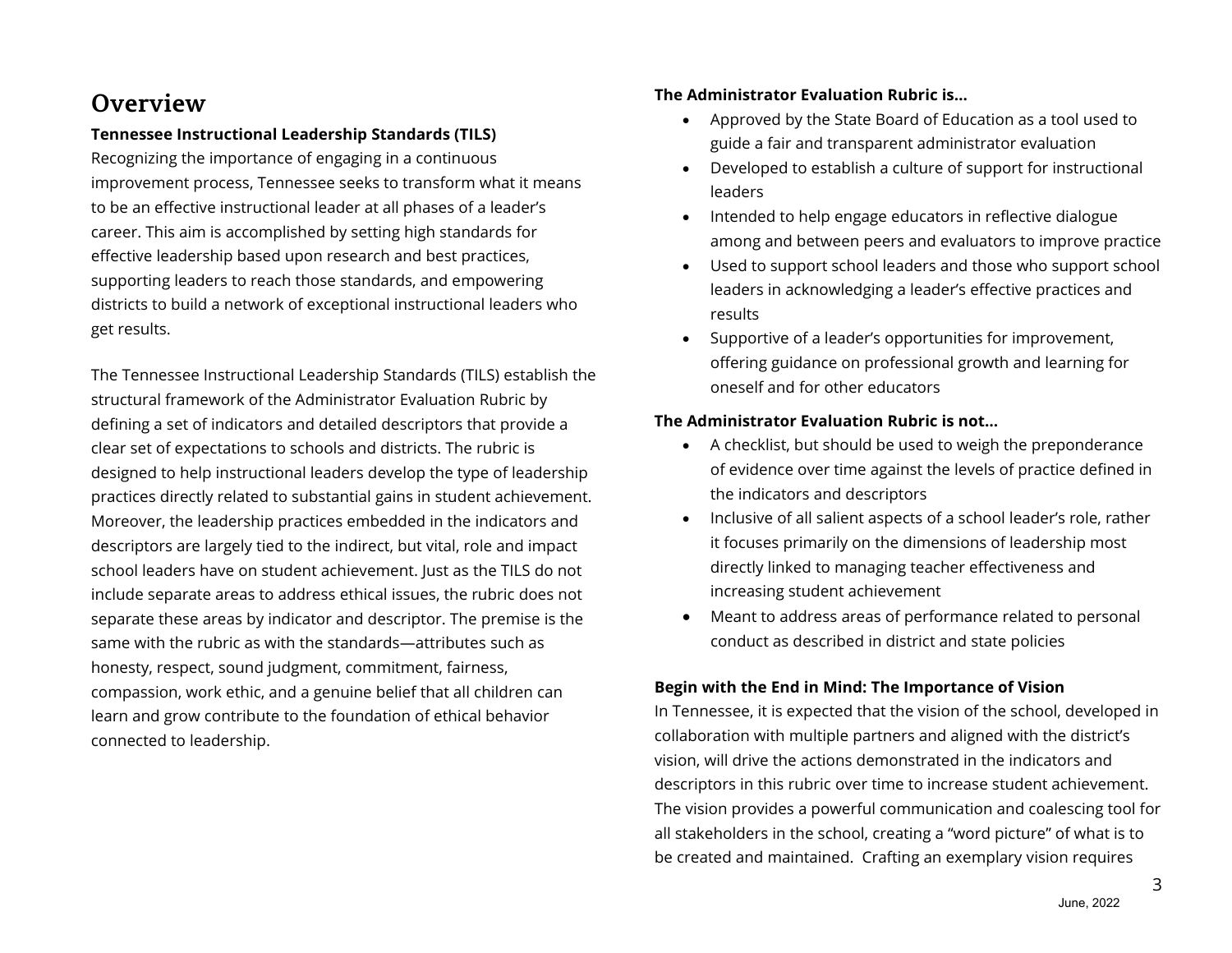asking an essential question: When a vision for continuous improvement, culture conducive to teaching and learning, and professional learning and growth (standards A, B, and C) has been developed and implemented, what will be different for:

- your students?
- your teachers?
- your school?
- your parents?

An exemplary visioning process occurs when school leaders jointly develop a vision for continuous improvement, contextualized through a) a vision for a culture conducive to teaching and learning and b) a vision for professional learning and growth. The resulting overarching school vision thus exhibits and requires:

- collaboration with key partners to identify and enact clear, measurable, annual goals;
- linkage to goals that support student achievement, gap closure, and college and career readiness with evidence of growth;
- communication to nearly all stakeholders;
- modeling of personal commitment to continuous improvement and a culture conducive to teaching and learning; and
- modeling of school-wide beliefs in professional learning and growth

## *Research Supporting the Administrator Evaluation Rubric*

In collaboration with the superintendents', supervisors' and principals' study councils, the drafting process for the Administrator Evaluation Rubric was largely informed by administrators throughout the state whose suggestions, questions, and concerns regarding the rubric's language were strongly considered during the development of all

iterations of the draft. In addition to input from colleagues statewide, the following research supports the content of the rubric:

- American Institutes for Research's *The Ripple Effect,* 2012
- Georgia Department of Education's Leader Keys Effectiveness System, 2012
- Indiana Department of Education's Principal Effectiveness Rubric, 2013
- ISLLC's Educational Leadership Policy Standards, 2008
- James Stronge's Principal Evaluation, 2012
- Kim Marshall's Principal Evaluation Rubrics, 2012
- Tennessee's Standards for Professional Learning, 2012
- McREL's Principal Evaluation System, 2009
- New Leaders' Urban Excellence Framework, 2011
- Stronge, Richard, and Catano's *Qualities of Effective Principals,* 2008
- Tennessee's Teacher Leader Standards, 2011
- Waters, Marzano, and McNulty's Balanced Leadership: What 30 Years of Research Tells us about the Effect of Leadership on Student Achievement, 2003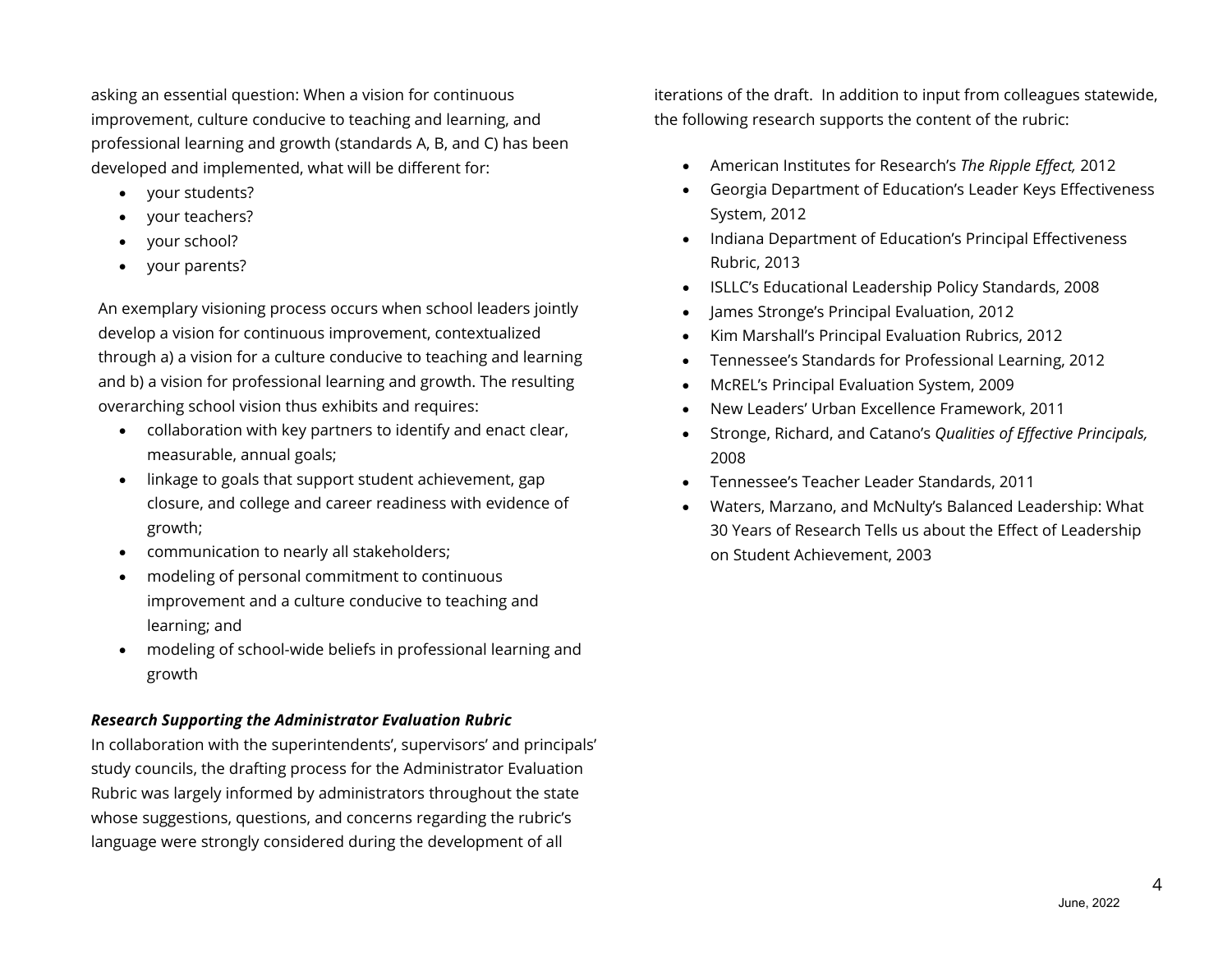## **Standard A: Instructional Leadership for Continuous Improvement**

"Good leadership is not about you. It is about what you leave behind…. In the process of improvement, it is almost inevitable that significant barriers will arise. Great leaders learn to build trenches under barriers and find ladders to use to climb over them."

—Joseph Murphy, Essential Lessons for School Leaders, 2011

| <b>Indicator</b>                                                                                                                                                        |                                                                                                                                                                                                                                                                                                                                                                                                                                                                         |                                                                                                                                                                                                                                                                                                                                                                                                                                                            |                                                                                                                                                                                                                                                                                                                                                                                                                                                                          | <b>Possible Sources of Evidence</b>                                                                                                                                                                                                                                                                                                                                                            |
|-------------------------------------------------------------------------------------------------------------------------------------------------------------------------|-------------------------------------------------------------------------------------------------------------------------------------------------------------------------------------------------------------------------------------------------------------------------------------------------------------------------------------------------------------------------------------------------------------------------------------------------------------------------|------------------------------------------------------------------------------------------------------------------------------------------------------------------------------------------------------------------------------------------------------------------------------------------------------------------------------------------------------------------------------------------------------------------------------------------------------------|--------------------------------------------------------------------------------------------------------------------------------------------------------------------------------------------------------------------------------------------------------------------------------------------------------------------------------------------------------------------------------------------------------------------------------------------------------------------------|------------------------------------------------------------------------------------------------------------------------------------------------------------------------------------------------------------------------------------------------------------------------------------------------------------------------------------------------------------------------------------------------|
| A1. Capacity<br><b>Building</b><br>Builds capacity of<br>educators to provide<br>all students a<br>rigorous curriculum,<br>aligned with<br>Tennessee state<br>standards | Utilizes shared leadership practices to<br>build capacity of nearly all educators<br>for:<br>Developing an accurate<br>understanding of Tennessee-<br>adopted standards and<br>instructional practices<br>Studying, analyzing, and evaluating<br>approved curriculum resources,<br>including texts<br>Maintaining shared accountability<br>when making needed adjustments<br>to deepen classroom rigor<br>Maintaining a system for<br>monitoring student work for rigor | Builds capacity among educators for:<br>Developing an accurate<br>understanding of Tennessee-<br>adopted standards and<br>instructional practices<br>Demonstrating fidelity to state and<br>district-approved curriculum<br>standards<br>Studying, analyzing, and evaluating<br>approved curriculum resources,<br>including texts<br>Establishing a system for<br>monitoring student work for rigor<br>and curriculum alignment<br>Establishing collective | Builds limited or no capacity among<br>educators for:<br>Developing educator<br>understanding of Tennessee-<br>adopted standards and<br>instructional practices<br>Demonstrating fidelity to state and<br>district-approved standards<br>Studying, analyzing, and evaluating<br>approved curriculum resources<br>Establishing a system for<br>monitoring student work for rigor<br>Establishing collective<br>accountability when making<br>needed adjustments to deepen | <b>Practice/Observation</b><br>Lesson plans and feedback on the<br>plans<br>Agendas and meeting notes from<br>Professional Learning Communities<br>Course offerings (range of levels<br>and types-Advanced Placement<br>and Dual Enrollment offerings for<br>high schools)<br><b>Outcomes</b><br>Demonstrated growth on<br>observations<br>Met or exceeded goals for:<br>o student achievement |
|                                                                                                                                                                         | and curriculum alignment<br>Implementing on-going strategies<br>and feedback for peers                                                                                                                                                                                                                                                                                                                                                                                  | accountability when making<br>needed adjustments to deepen<br>classroom rigor                                                                                                                                                                                                                                                                                                                                                                              | classroom rigor                                                                                                                                                                                                                                                                                                                                                                                                                                                          | gap closure<br>O<br>college/career readiness<br>O<br>TVAAS<br>$\bullet$                                                                                                                                                                                                                                                                                                                        |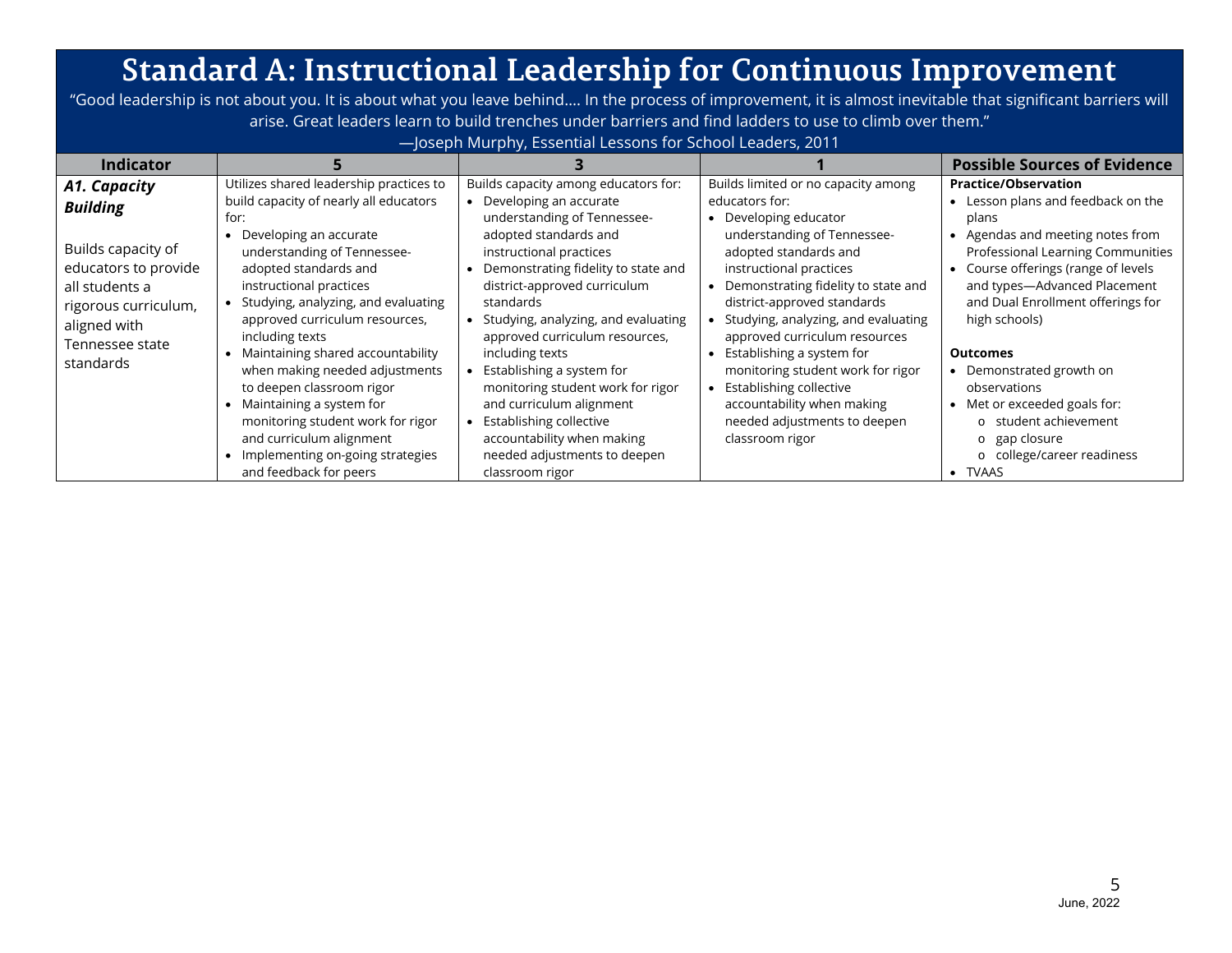| <b>Indicator</b>                                                                                                                                                                                                                       |                                                                                                                                                                                                                                                                                                                                                                                                                                                                                                                                                                                                                                                                                                                                                                                                 |                                                                                                                                                                                                                                                                                                                                                                                                                                                                                                                                                                                                                              |                                                                                                                                                                                                                                                                                                                                                                                                                                                                                                                                                                                                    | <b>Possible Sources of Evidence</b>                                                                                                                                                                                                                                                                                                                                                                                                                                                                                                         |
|----------------------------------------------------------------------------------------------------------------------------------------------------------------------------------------------------------------------------------------|-------------------------------------------------------------------------------------------------------------------------------------------------------------------------------------------------------------------------------------------------------------------------------------------------------------------------------------------------------------------------------------------------------------------------------------------------------------------------------------------------------------------------------------------------------------------------------------------------------------------------------------------------------------------------------------------------------------------------------------------------------------------------------------------------|------------------------------------------------------------------------------------------------------------------------------------------------------------------------------------------------------------------------------------------------------------------------------------------------------------------------------------------------------------------------------------------------------------------------------------------------------------------------------------------------------------------------------------------------------------------------------------------------------------------------------|----------------------------------------------------------------------------------------------------------------------------------------------------------------------------------------------------------------------------------------------------------------------------------------------------------------------------------------------------------------------------------------------------------------------------------------------------------------------------------------------------------------------------------------------------------------------------------------------------|---------------------------------------------------------------------------------------------------------------------------------------------------------------------------------------------------------------------------------------------------------------------------------------------------------------------------------------------------------------------------------------------------------------------------------------------------------------------------------------------------------------------------------------------|
| A2. Data Analysis &<br>Use<br>Collaborates with<br>educators to analyze<br>and use multiple<br>forms of data<br>throughout the year<br>to establish specific<br>goals and strategies<br>targeting student<br>achievement and<br>growth | Utilizes shared leadership practices<br>and structures:<br>• Builds capacity among nearly all<br>educators for analyzing and using<br>multiple sources of student,<br>educator, and school-wide data<br>Develops and monitors a school-<br>$\bullet$<br>wide data plan that includes a)<br>student progress tracking; b)<br>establishing specific strategies to<br>meet or exceed academic and<br>behavioral growth and<br>achievement goals; c) baseline<br>comparisons to benchmarks<br>throughout the year; and d) time<br>for instructional adjustments<br>informed by data<br>Maintains shared accountability for<br>instructional decisions targeting<br>achievement and growth goals<br>Establishes data-specific growth<br>$\bullet$<br>and achievement targets that result<br>in gains | Collaborates with educators to:<br>• Use multiple sources of student,<br>educator, and school-wide data<br>Determine specific data to analyze<br>when tracking student progress<br>• Establish specific strategies to meet<br>or exceed academic and behavioral<br>growth goals<br>• Identify a data baseline for<br>comparing benchmarks<br>throughout the year<br>• Communicate expectations for<br>adjusting instruction in response to<br>formative and summative<br>assessment data<br>Establish shared accountability for<br>$\bullet$<br>instructional decisions targeting<br>student achievement and growth<br>goals | Shows limited or no use of:<br>• Multiple student, educator, and<br>school-wide data<br>• Specific data when analyzing and<br>tracking student progress<br>Academic and behavioral growth<br>goals<br>Baseline data for comparing<br>benchmarks throughout the year<br><b>Expectations for adjusting</b><br>instruction based on data<br>Shared accountability for<br>instructional decisions targeting<br>student achievement and growth<br>goals                                                                                                                                                 | <b>Practice/Observations</b><br>Data tracking and training<br>Data meetings<br>$\bullet$<br>Intervention schedules and plan<br>$\bullet$<br>Work sample scores<br>$\bullet$<br>Benchmark assessments<br>$\bullet$<br>Use of rubrics<br>$\bullet$<br>Attendance rates<br>• Discipline referrals and reports<br><b>Outcomes</b><br>• Formative and summative teacher-<br>administered test data<br>• Data tracking<br><b>Graduation rates</b><br><b>ACT/SAT scores</b><br>$\bullet$<br>Advanced placement scores<br>$\bullet$<br><b>TVAAS</b> |
| A3. Interventions<br>Leads educators to<br>develop and execute<br>interventions to<br>address all student<br>learning needs<br>grounded in multiple<br>sources of data<br>(academic, social,<br>and/or emotional).                     | Utilizes shared leadership practices<br>that demonstrate support for<br>educators in:<br>• Using multiple sources of data to<br>develop and implement<br>differentiated interventions within<br>and outside normal class structures<br>• Setting and meeting goals and<br>targets for individual students and<br>sub-groups<br>• Developing intervention schedules<br>• Monitoring and adjusting<br>interventions, as needed<br>• Establishing an organizational<br>system whereby general and<br>special educators jointly develop<br>and deliver appropriate<br>interventions<br>• Maintaining shared accountability<br>for implementation, fidelity, and<br>quality of intervention outcomes                                                                                                 | • Leads educators to implement<br>interventions based on annual<br>goals<br>• Supports educators in:<br>o utilizing multiple sources of data<br>to develop and implement<br>interventions within and outside<br>normal class structures<br>o aligning interventions and<br>student achievement outcomes<br>o monitoring and adjusting<br>interventions, as needed<br>o collaborating with general and<br>special educators to develop and<br>deliver appropriate interventions<br>• Develops shared accountability for<br>implementation, fidelity, and<br>quality of intervention outcomes                                  | Shows limited or no use of<br>interventions based on annual goals<br>• No observable alignment between<br>interventions and student<br>achievement outcomes<br>• Lack of support structures to:<br>o develop and implement<br>interventions based on<br>annual goals<br>monitor and adjust<br>$\circ$<br>interventions, as needed<br>• Inconsistent selection and use of<br>interventions<br>No process for general and special<br>educators to jointly develop and<br>deliver interventions<br>Inadequate accountability for<br>implementation, fidelity, and<br>quality of intervention outcomes | <b>Practice/Observations</b><br>• Intervention schedules and plans<br>• Lesson plans (collaboratively<br>created by general and special<br>educators)<br>• At-risk list<br><b>Outcomes</b><br>• Formative assessment data/<br>benchmark data for TCAP<br>• Met or exceeded student growth<br>and achievement<br>• TVAAS                                                                                                                                                                                                                     |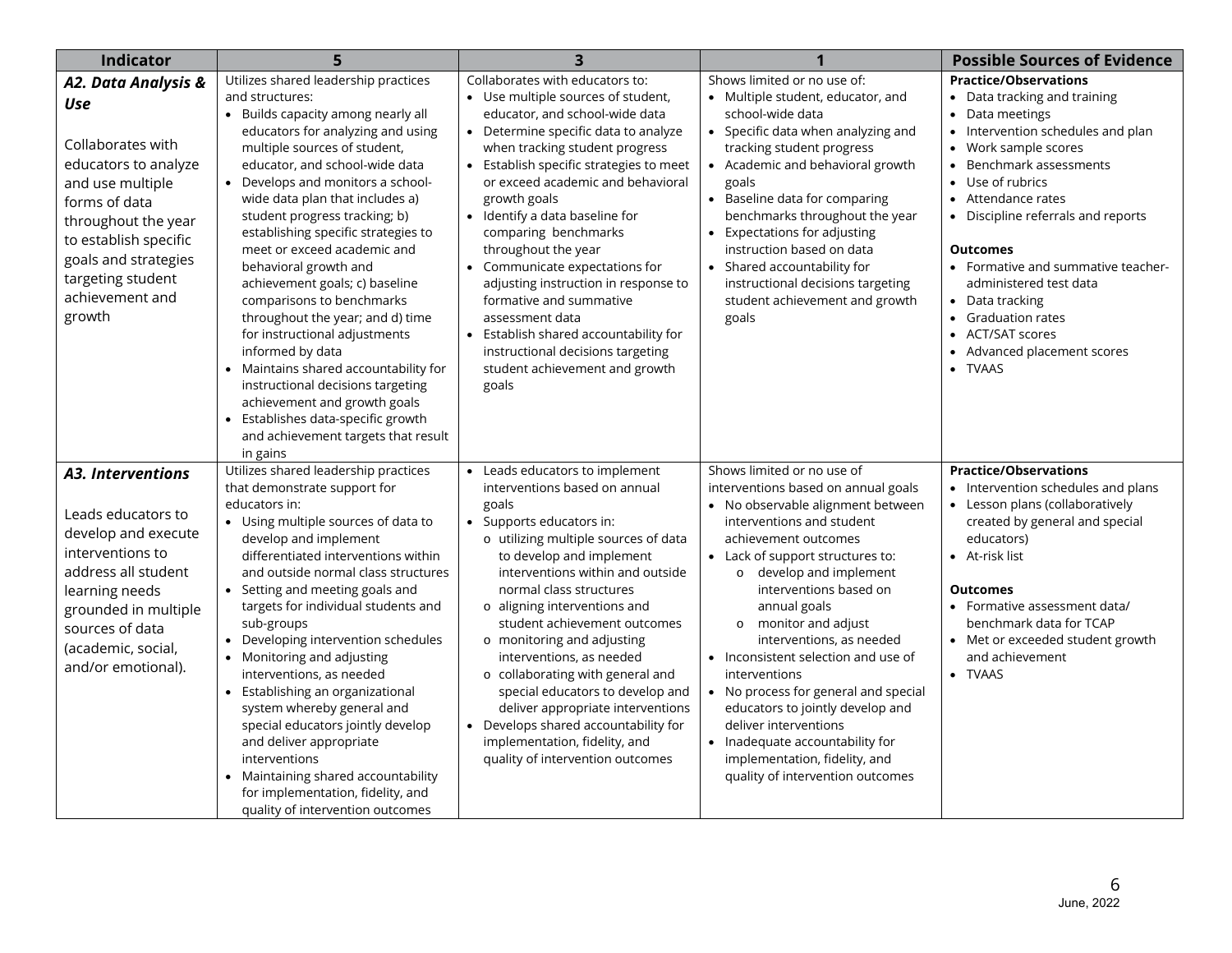| <b>Indicator</b>                                                                                                                                                                                            |                                                                                                                                                                                                                                                                                                                                                                                                                           |                                                                                                                                                                                                                                                                                                                                           |                                                                                                                                                                                                                              | <b>Possible Sources of Evidence</b>                                                                                                                                                                                                                                                                                                                                                                                                                                                                                                                                                                          |
|-------------------------------------------------------------------------------------------------------------------------------------------------------------------------------------------------------------|---------------------------------------------------------------------------------------------------------------------------------------------------------------------------------------------------------------------------------------------------------------------------------------------------------------------------------------------------------------------------------------------------------------------------|-------------------------------------------------------------------------------------------------------------------------------------------------------------------------------------------------------------------------------------------------------------------------------------------------------------------------------------------|------------------------------------------------------------------------------------------------------------------------------------------------------------------------------------------------------------------------------|--------------------------------------------------------------------------------------------------------------------------------------------------------------------------------------------------------------------------------------------------------------------------------------------------------------------------------------------------------------------------------------------------------------------------------------------------------------------------------------------------------------------------------------------------------------------------------------------------------------|
| A4. Progress<br><b>Monitoring</b><br>Systematically<br>monitors and adjusts<br>progress toward<br>established goals and<br>facilitates procedures<br>and practices leading<br>to continuous<br>improvement. | Incorporates collaborative school-<br>wide planning that addresses<br>students' academic growth goals<br>(and behavior growth goals as<br>needed)<br>Supports educators to lead<br>monitoring and adjusting planned<br>and implemented school, grade,<br>and classroom level strategies<br>Regularly leads processes for<br>educators to assess and provide<br>input on practices that present<br>evidence of improvement | • Incorporates planning that<br>addresses students' academic<br>growth goals (and behavior growth<br>goals as needed)<br>Collaborates with educators to<br>monitor and adjust planned and<br>implemented strategies that are<br>goal-aligned<br>Regularly facilitates procedures and<br>practices that present evidence of<br>improvement | Shows limited or no:<br>Planning that addresses students'<br>academic growth goals (and<br>behavior growth goals as needed)<br>Goal-aligned adjustments<br>• Implementation of procedures<br>showing evidence of improvement | <b>Practice/Observations</b><br>• Intervention schedules and plans<br>Lesson plans (collaborative General<br>$\bullet$<br>Education and Special Education)<br>• At-risk list<br>Conversations with stakeholders<br>Review of goals and action plans<br>Review of leader's data analysis<br>$\bullet$<br>SIP implementation data-gaps<br>$\bullet$<br>identified through data analysis<br>and strategy developed to close<br>them<br>• Leader self-reports<br>Teacher and staff questionnaires<br>$\bullet$<br>District records<br>$\bullet$<br>Teacher and staff interviews and<br>$\bullet$<br>focus groups |
|                                                                                                                                                                                                             |                                                                                                                                                                                                                                                                                                                                                                                                                           |                                                                                                                                                                                                                                                                                                                                           |                                                                                                                                                                                                                              | <b>Outcomes</b><br>Formative assessment data/<br>٠<br>benchmark data for TCAP<br>Met or exceeded student growth<br>$\bullet$<br>and achievement                                                                                                                                                                                                                                                                                                                                                                                                                                                              |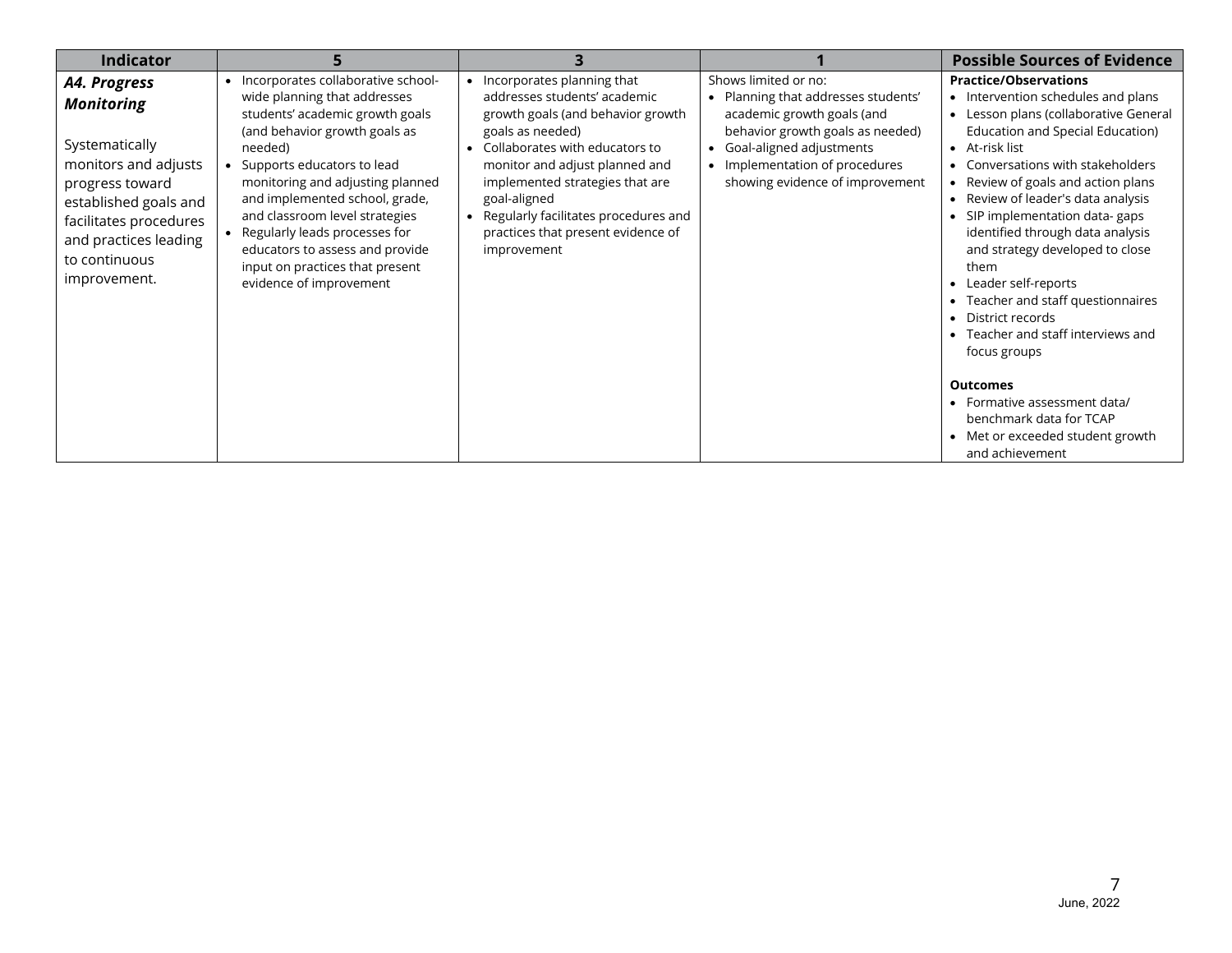#### **Standard B: Culture for Teaching & Learning** "Effective principals understand that they cannot reach instructional goals alone, so they distribute leadership across their schools, which in turn contributes to sustainable improvements within the school organization." —May, H. & Supovitz, J.A., *The Scope of Principal Efforts to Improve Instruction*, 2011 **Indicator 5 3 1 Possible Sources of Evidence** *B1. Leveraging Educator Strengths* Leverages educator strengths to engage all students in meaningful, relevant learning opportunities • Engages with the school leadership team to review multiple data sources (including school goals and student learning needs) to determine optimal educator grade level and/or content area placement • Creates a coherent system to extend impact of educators at all performance levels • Develops and/or sustains a collegial environment where learning communities use their collective strengths, skills, and experience to improve classroom practice • Assigns educators based on: o student learning needs o demonstrated effectiveness o school goals • Provides opportunities to extend impact of high performing teachers based on area(s) of demonstrated effectiveness • Develops and/or sustains a collegial environment by using collective educator strengths, skills, and experience to improve classroom practice • Shows limited or no assignment of educators based on: o student learning needs o demonstrated effectiveness o school goals • Shows limited or no opportunities to extend impact of highperforming teachers (i.e., use of collective educator strengths, skills, and experiences to improve classroom practice) **Practice/Observation** • Leadership team agendas and meeting notes • PLCs, Grade-level and Content Teams • Conversations with educators **Outcomes** Teacher assignments to grade/ content areas using demonstrated effectiveness (e.g., student achievement, observations, TVAAS, climate surveys, etc.)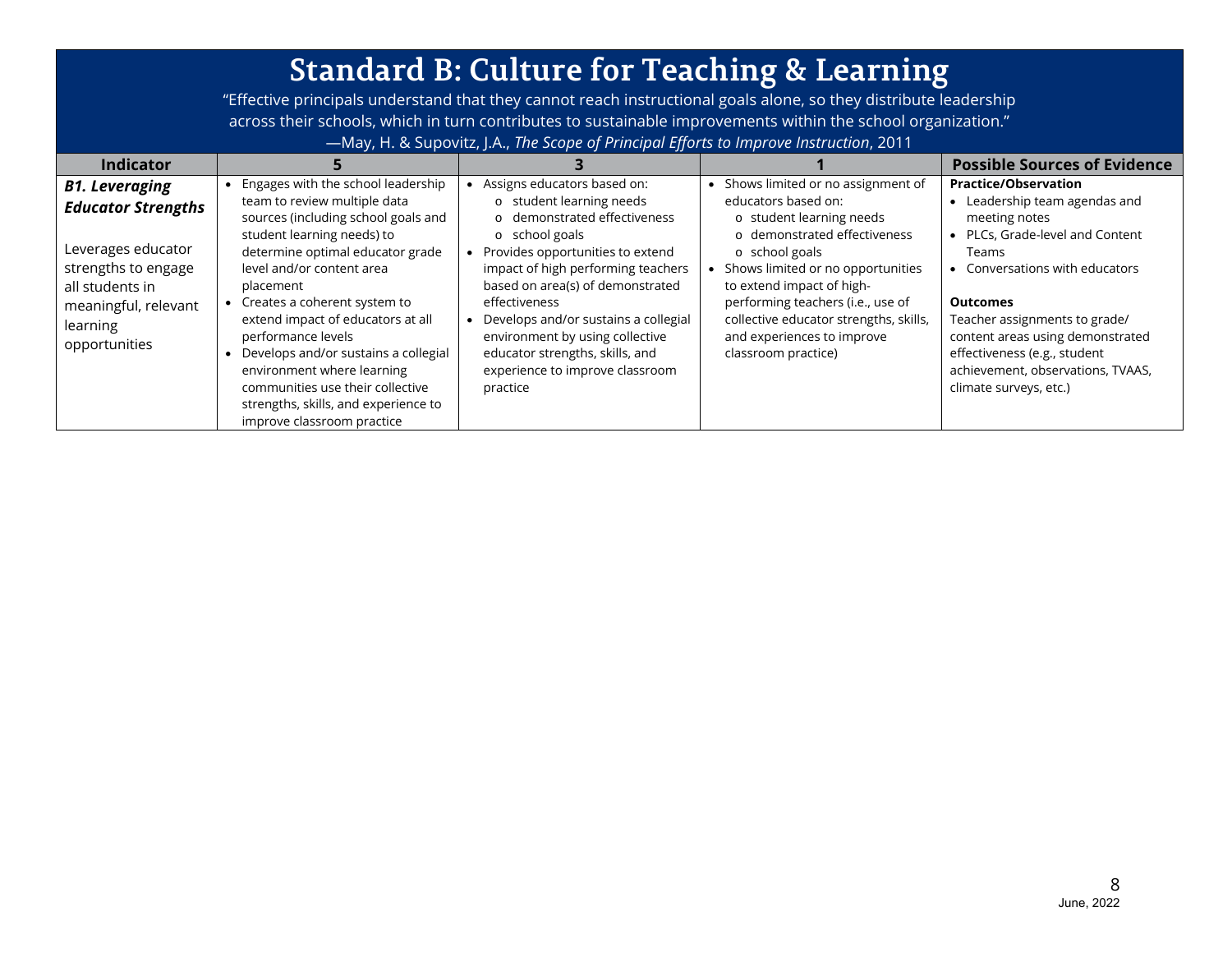| <b>Indicator</b>                                                                                                                      |                                                                                                                                                                                                                                                                                                                                                                                                                                 | $\overline{3}$                                                                                                                                                                                                                                                                                                                                                                                                                                                                                                                                                                                                                                                                                                                                                                                                                                                                             | 1                                                                                                                                                                                                                                                                                                                                                                                                                                                                                                                                                                                 | <b>Possible Sources of Evidence</b>                                                                                                                                                                                                                                                                                                                                                                                                                                                                                                                   |
|---------------------------------------------------------------------------------------------------------------------------------------|---------------------------------------------------------------------------------------------------------------------------------------------------------------------------------------------------------------------------------------------------------------------------------------------------------------------------------------------------------------------------------------------------------------------------------|--------------------------------------------------------------------------------------------------------------------------------------------------------------------------------------------------------------------------------------------------------------------------------------------------------------------------------------------------------------------------------------------------------------------------------------------------------------------------------------------------------------------------------------------------------------------------------------------------------------------------------------------------------------------------------------------------------------------------------------------------------------------------------------------------------------------------------------------------------------------------------------------|-----------------------------------------------------------------------------------------------------------------------------------------------------------------------------------------------------------------------------------------------------------------------------------------------------------------------------------------------------------------------------------------------------------------------------------------------------------------------------------------------------------------------------------------------------------------------------------|-------------------------------------------------------------------------------------------------------------------------------------------------------------------------------------------------------------------------------------------------------------------------------------------------------------------------------------------------------------------------------------------------------------------------------------------------------------------------------------------------------------------------------------------------------|
| <b>B2. Environment</b><br>Fosters a safe,<br>respectful, and<br>orderly learning<br>environment for all                               | In addition to Level 3 descriptors,<br>facilitates educator participation in:<br>• Helping set expectations for the<br>learning environment that are<br>mission and vision aligned<br>• Reviewing behavioral data to assess<br>the effectiveness of routines and<br>making any needed adjustments<br>· Identifying classroom-level<br>behavioral/safety targets and<br>recognizing students when targets<br>are met or exceeded | • Expectations are aligned with the<br>school's mission and vision<br>• School and district conduct policies<br>are:<br>clearly communicated<br>$\circ$<br>implemented consistently and<br>$\circ$<br>fairly<br>related to students' physical<br>$\circ$<br>and emotional safety<br>• School routines include smooth<br>transitions that maximize<br>instructional time<br>• Establishes practices that support<br>educators in:<br>o analyzing student behavioral<br>data to assess the effectiveness<br>of routines<br>o making needed adjustments to<br>routines based on data<br>implementing classroom<br>$\circ$<br>protocols to maximize learning<br>and decrease distractions<br>• Sufficient evidence of:<br>o student support for adhering to<br>behavioral and learning<br>expectations<br>shared accountability for all<br>$\circ$<br>students' social and emotional<br>safety | • Expectations are not clearly aligned<br>with the school's mission and vision<br>• School and district conduct policies<br>are not:<br>o clearly communicated<br>implemented consistently and<br>$\circ$<br>fairly<br>o related to students' physical<br>and emotional safety<br>• Learning transitions do not<br>maximize instructional time<br>• Inadequate support for:<br>o analyzing of behavioral data to<br>assess the effectiveness of<br>routines<br>use of data to adjust routines<br>$\circ$<br>use of protocols to maximize<br>learning and decrease<br>distractions | <b>Practice/Observation</b><br>School-wide code of conduct<br>• Hallway transitions<br>Cafeteria protocols and schedule<br>Emergency drills<br>$\bullet$<br>Classroom codes of conduct<br>School climate surveys of faculty<br>and staff<br>Student, parent, community<br>stakeholder, teacher and staff<br>interviews<br>Observations of appropriate<br>student behaviors<br>Attendance rates<br>Discipline referrals and reports<br>$\bullet$<br>(suspension and expulsion rates)<br><b>Outcomes</b><br>• School safety plan<br>Climate survey data |
| <b>B3. Family</b><br><b>Involvement</b><br>Takes measures to<br>actively involve<br>families in the<br>education of their<br>children | In addition to Level 3 descriptors:<br>Establishes a two-way<br>communication process for families<br>that:<br>provides information about<br>$\circ$<br>student progress and learning<br>expectations<br>is readily accessible to all<br>$\circ$<br>regardless of socioeconomic,<br>cultural or linguistic diversity<br>Facilitates family and community<br>partnerships that are visible and<br>sustainable                    | Welcomes and engages all families<br>Offers opportunities for families to<br>participate in decision-making and<br>school initiatives<br>• Provides educators with sufficient<br>resources (time, finances, space,<br>printing, technology) needed to<br>communicate regularly with<br>families<br>• Creates flexible scheduling for<br>meetings, gatherings and<br>celebrations in response to parent<br>needs                                                                                                                                                                                                                                                                                                                                                                                                                                                                            | Shows limited or no evidence of:<br>• Welcoming and engaging families<br>Offering timely, relevant, and<br>accessible communication<br>• Offering opportunities for families<br>to participate in decision-making<br>and school initiatives<br>• Providing educators with sufficient<br>resources (time, finances, space,<br>printing, technology) needed to<br>communicate regularly with<br>families<br>• Creating flexible scheduling for<br>meetings, gatherings and<br>celebrations in response to parent<br>needs                                                           | <b>Practice/Observation</b><br>• Newsletters<br>Website<br>Meeting agendas and<br>schedules<br>Phone/contact logs<br>Parent surveys<br>$\bullet$<br>Parent volunteer log<br><b>Outcomes</b><br>Climate/ stakeholder perception<br>survey data                                                                                                                                                                                                                                                                                                         |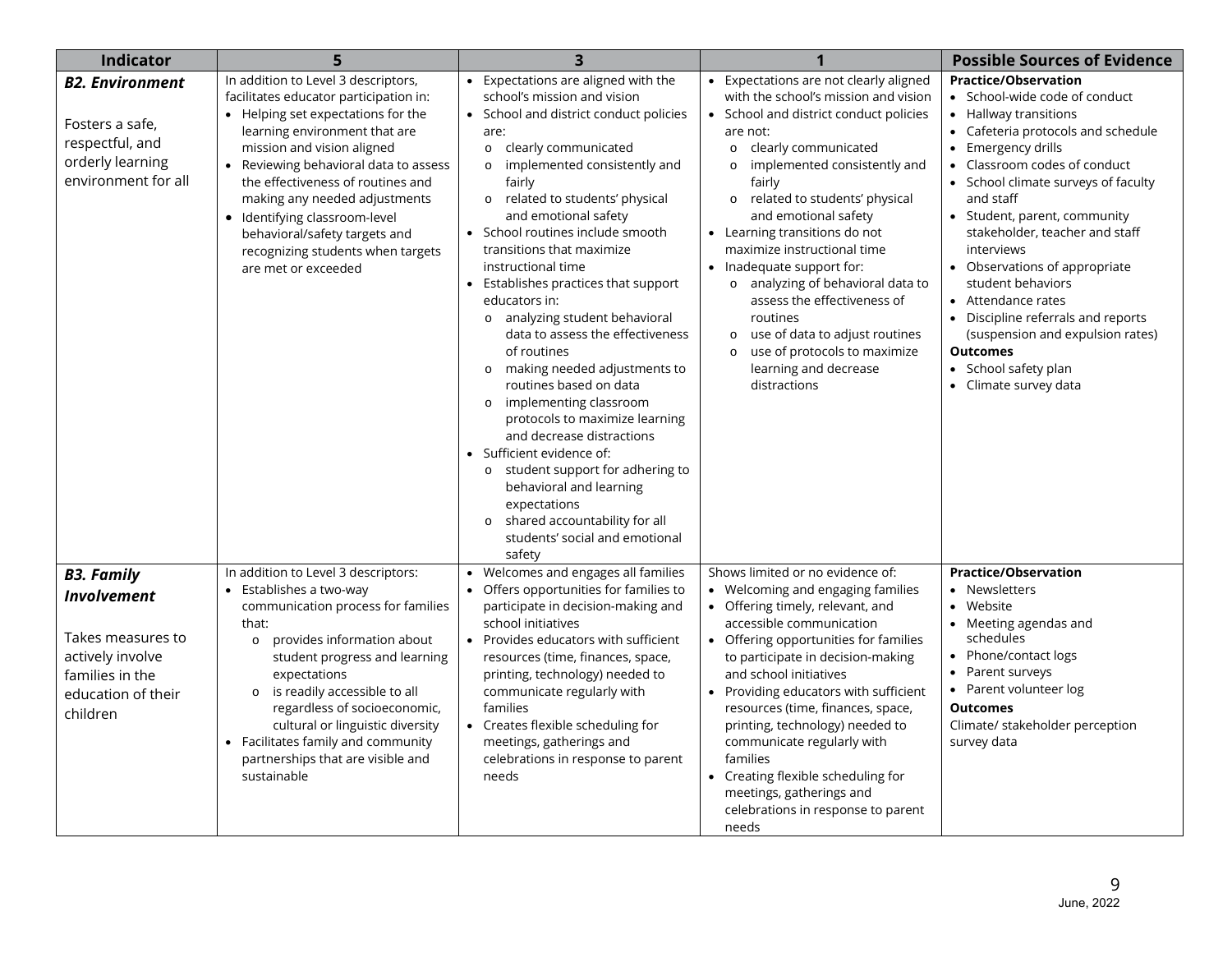| <b>Indicator</b>                                                                                                                                                            |                                                                                                                                                                                                                                                                                                                                                                                                                                                                                                                                     |                                                                                                                                                                                                                                                                                                                                                                                                                   |                                                                                                                                                                                                                                                                                                                                                                                                               | <b>Possible Sources of Evidence</b>                                                                                                                                                                                                                                                                                                                              |
|-----------------------------------------------------------------------------------------------------------------------------------------------------------------------------|-------------------------------------------------------------------------------------------------------------------------------------------------------------------------------------------------------------------------------------------------------------------------------------------------------------------------------------------------------------------------------------------------------------------------------------------------------------------------------------------------------------------------------------|-------------------------------------------------------------------------------------------------------------------------------------------------------------------------------------------------------------------------------------------------------------------------------------------------------------------------------------------------------------------------------------------------------------------|---------------------------------------------------------------------------------------------------------------------------------------------------------------------------------------------------------------------------------------------------------------------------------------------------------------------------------------------------------------------------------------------------------------|------------------------------------------------------------------------------------------------------------------------------------------------------------------------------------------------------------------------------------------------------------------------------------------------------------------------------------------------------------------|
| <b>B4. Ownership</b><br>Models and<br>communicates<br>expectations for<br>individual and shared<br>ownership of student,<br>educator, and school<br>success                 | Enacts procedures that reflect a<br>$\bullet$<br>school-wide commitment to the<br>possibility of success for all<br>students<br>• Frequently assesses shared<br>ownership by seeking feedback and<br>input from members of the school<br>community<br>• Clearly and consistently uses<br>multiple means to communicate<br>educators' individual responsibility<br>for whole school success<br>• Establishes a culture where nearly<br>all members of the school<br>community address low<br>expectations about student<br>potential | Models commitment to the<br>$\bullet$<br>possibility of success for all<br>students<br>Designs and/or implements<br>structures to increase shared<br>ownership in school success<br>• Clearly and consistently<br>communicates high expectations<br>for educators' individual<br>responsibility for whole school<br>success<br>• Addresses adults who display low<br>expectations about student<br>potential      | Shows limited or no:<br>• Modeling commitment to the<br>possibility of success for all<br>students<br>Designing and/or implementing<br>$\bullet$<br>structures that increase shared<br>ownership in school success<br>• Setting high expectations for<br>educators' individual responsibility<br>for whole school success<br>• Addressing adults who display low<br>expectations about student<br>potential   | <b>Practice/Observation</b><br>• Conversations with educators and<br>students<br>• Leader's self-reflection<br><b>Outcomes</b><br>Climate surveys<br>Policies and procedures                                                                                                                                                                                     |
| <b>B5. Recognition &amp;</b><br><b>Celebration</b><br>Recognizes and<br>celebrates improved<br>educator and student<br>performance related<br>to school vision and<br>goals | In addition to Level 3 descriptors,<br>utilizes shared leadership with<br>members of school community to:<br>• Create school rituals, traditions,<br>and initiatives<br>• Recognize educator and student<br>performance                                                                                                                                                                                                                                                                                                             | • Creates clear criteria for<br>recognition and celebration of<br>educators and students<br>• Implements regular recognition<br>and celebration of student<br>performance and growth through a<br>variety of communication methods<br>and activities<br>• Implements regular recognition<br>and celebration of educator<br>performance and growth through a<br>variety of communication methods<br>and activities | Shows limited or no use of:<br>• Clear criteria for recognition and<br>celebration of educators and<br>students<br>• Regular recognition and celebration<br>of student performance and growth<br>through a variety of communication<br>methods and activities<br>Regular recognition and celebration<br>of educator performance and<br>growth through a variety of<br>communication methods and<br>activities | <b>Practice/Observation</b><br>Recognition awards<br>$\bullet$<br>Newsletter/newspaper articles<br>Award assemblies/documentation<br>Conversations with educators and<br>$\bullet$<br>students<br>Attendance rates<br>$\bullet$<br>Discipline referrals and reports<br>(suspension and expulsion rates)<br><b>Outcomes</b><br>Data walls (school, class/subject) |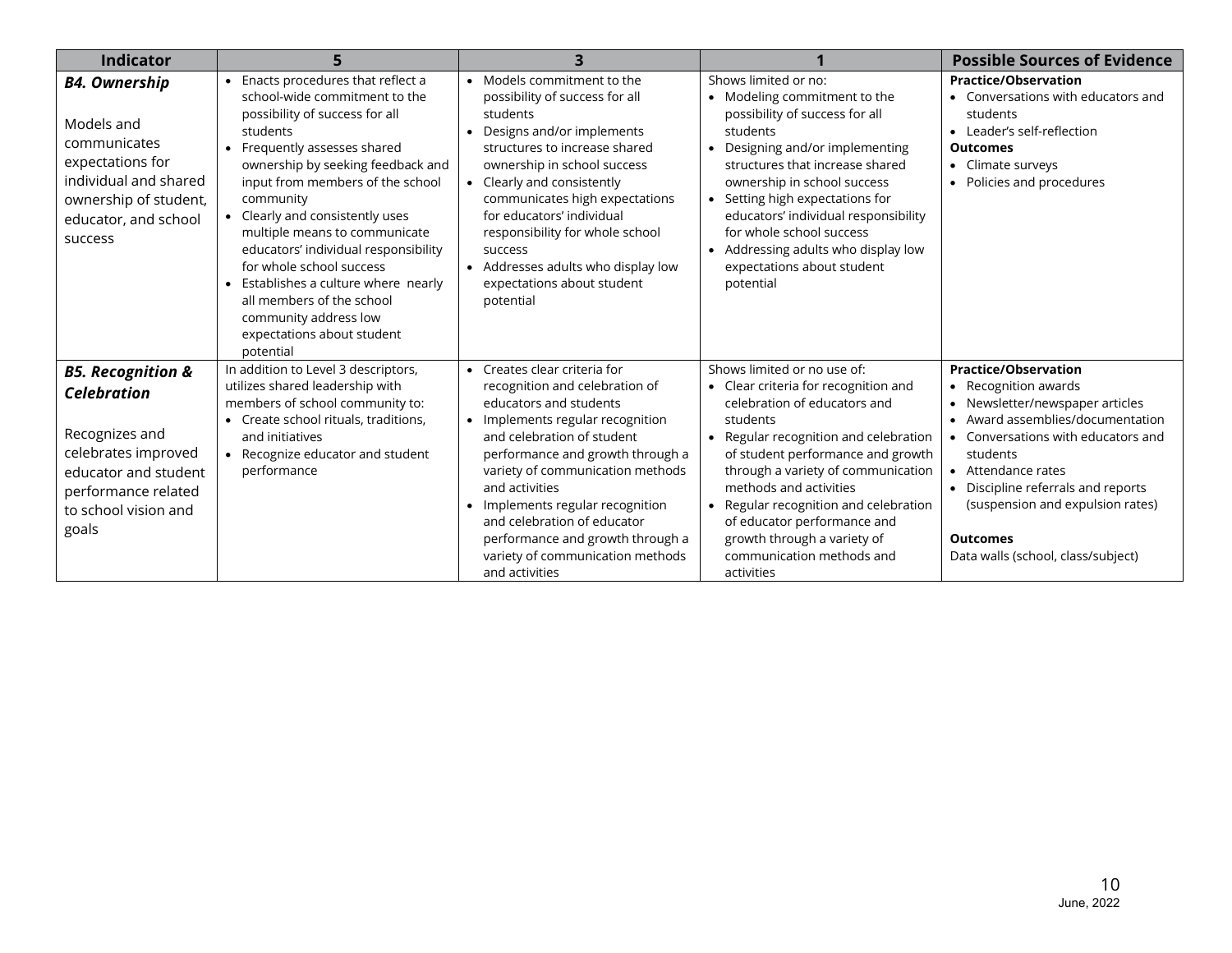## **Standard C: Professional Learning & Growth**

"Highly effective principals work explicitly to improve instruction in the classroom in the form of conducting observations and giving feedback, leading professional development sessions, leading data-driven instruction teams and insisting on high expectations for all students. [They] provide ways for teachers to continuously grow in their careers. [Highly effective principals] arrange opportunities for staff to learn from one another, and they delegate leadership roles."

—Adams, E.; Taliaferro, L.; & Ikemoto, G., *Playmakers: How Great Principals Build and Lead Great Teams of Teachers*, 2012

| <b>Indicator</b>                                                                                                                                                                                                                                               | 5                                                                                                                                                                                                                                                                                                                                                                                                                                                                                                                                                 | 3                                                                                                                                                                                                                                                                                                                                                                                                                                                                                                                                                                                                                                                                                                                                                                                                                                                                                                                                                |                                                                                                                                                                                                                                                                                                                                                                                                                                                                                                                                                                                                                                                                                                                                                                                                                                                                                                                                                                                                                   | <b>Possible Sources of Evidence</b>                                                                                                                                                                                                                                                                                                                                                                                                                                                                                                                                                                                                                                                                                                                                                                                                                                                                                |
|----------------------------------------------------------------------------------------------------------------------------------------------------------------------------------------------------------------------------------------------------------------|---------------------------------------------------------------------------------------------------------------------------------------------------------------------------------------------------------------------------------------------------------------------------------------------------------------------------------------------------------------------------------------------------------------------------------------------------------------------------------------------------------------------------------------------------|--------------------------------------------------------------------------------------------------------------------------------------------------------------------------------------------------------------------------------------------------------------------------------------------------------------------------------------------------------------------------------------------------------------------------------------------------------------------------------------------------------------------------------------------------------------------------------------------------------------------------------------------------------------------------------------------------------------------------------------------------------------------------------------------------------------------------------------------------------------------------------------------------------------------------------------------------|-------------------------------------------------------------------------------------------------------------------------------------------------------------------------------------------------------------------------------------------------------------------------------------------------------------------------------------------------------------------------------------------------------------------------------------------------------------------------------------------------------------------------------------------------------------------------------------------------------------------------------------------------------------------------------------------------------------------------------------------------------------------------------------------------------------------------------------------------------------------------------------------------------------------------------------------------------------------------------------------------------------------|--------------------------------------------------------------------------------------------------------------------------------------------------------------------------------------------------------------------------------------------------------------------------------------------------------------------------------------------------------------------------------------------------------------------------------------------------------------------------------------------------------------------------------------------------------------------------------------------------------------------------------------------------------------------------------------------------------------------------------------------------------------------------------------------------------------------------------------------------------------------------------------------------------------------|
| <b>C1. Evaluation</b><br>Implements and<br>monitors a rigorous<br>evaluation system<br>using an approved<br>Tennessee evaluation<br>model and uses<br>educator evaluation<br>data to inform,<br>assess, and adjust<br>professional learning<br>goals and plans | In addition to Level 3 descriptors:<br>Builds and sustains a culture<br>focused on continuous<br>improvement, such that educators<br>view the evaluation process as an<br>opportunity for professional<br>learning and growth<br>Holds self and others accountable<br>for customizing supports for<br>educators<br>• Creates a school-wide plan for<br>professional learning aligned to the<br>school's vision for professional<br>learning and growth<br>• Accurately modifies school or<br>grade-level professional learning<br>goals and plans | Encourages educators to use the<br>evaluation process for professional<br>learning and growth<br>Adheres to all evaluation processes,<br>which include:<br>timelines for feedback<br>$\circ$<br>follow-up support<br>$\circ$<br>finalizing all required<br>observations<br>conducting summative<br>$\circ$<br>conferences<br>Ensures the classroom observation<br>process includes:<br>gathering evidence balancing<br>$\circ$<br>educator and student actions<br>related to teaching and<br>learning<br>grounding all evidence, coding,<br>$\circ$<br>and scoring to the rubric with<br>accuracy to ensure fidelity of<br>the process<br>using a preponderance of<br>$\circ$<br>evidence to evaluate teaching<br>using the rubric to structure<br>$\circ$<br>feedback to educators<br>offering specific, actionable<br>$\circ$<br>feedback recommendations<br>connected to improving<br>student achievement<br>facilitating educator<br>$\circ$ | Shows limited or no use of:<br>• Encouragement for educators to<br>use the evaluation process for<br>professional learning and growth<br>• Adherence to all evaluation<br>processes, which include:<br>timelines for feedback<br>$\circ$<br>follow-up support<br>$\Omega$<br>finalizing all required<br>$\circ$<br>observations<br>conducting summative<br>$\circ$<br>conferences<br>• Sufficient implementation of<br>classroom observation processes:<br>gathering evidence balancing<br>$\circ$<br>educator and student actions<br>related to teaching and learning<br>grounding all evidence,<br>$\circ$<br>coding, and scoring to the<br>rubric with accuracy to ensure<br>fidelity of the process<br>using a preponderance of<br>$\circ$<br>evidence to evaluate teaching<br>using the rubric to structure<br>$\circ$<br>feedback to educators<br>offering specific, actionable<br>$\circ$<br>feedback recommendations<br>connected to improving<br>student achievement<br>facilitating educator<br>$\circ$ | <b>Practice/Observation</b><br>• Documented observation records,<br>which may include, but are not<br>limited to:<br>observation notes<br>$\Omega$<br>evidence coding and rating<br>$\circ$<br>Post-conference notes<br>Educator refinement follow-up<br>notes<br>Observation of school leader<br>$\bullet$<br>engaged in any portion of the<br>observation process, specifically<br>providing actionable feedback to<br>improve practice<br>Educator survey responses related<br>to the observation and feedback<br>processes<br>Review of observation data analysis<br>and related action plan<br>Observation data analysis and<br>related action plan with attention to<br>noted plan adjustments<br>Educators' professional growth and<br>learning/improvement plans<br>related to observation data<br>• Compliance reports<br><b>Outcomes</b><br>• Improved teaching practice<br>(evaluation score increases) |
|                                                                                                                                                                                                                                                                |                                                                                                                                                                                                                                                                                                                                                                                                                                                                                                                                                   | implementation of<br>recommended improvement<br>strategies<br>Uses evaluation data to determine<br>trends and assess educator<br>strengths and growth opportunities                                                                                                                                                                                                                                                                                                                                                                                                                                                                                                                                                                                                                                                                                                                                                                              | implementation of<br>recommended improvement<br>strategies<br>Limited or no use of evaluation<br>$\bullet$<br>data to determine trends and<br>assess                                                                                                                                                                                                                                                                                                                                                                                                                                                                                                                                                                                                                                                                                                                                                                                                                                                              | Improved teacher support<br>$\bullet$<br>• TVAAS                                                                                                                                                                                                                                                                                                                                                                                                                                                                                                                                                                                                                                                                                                                                                                                                                                                                   |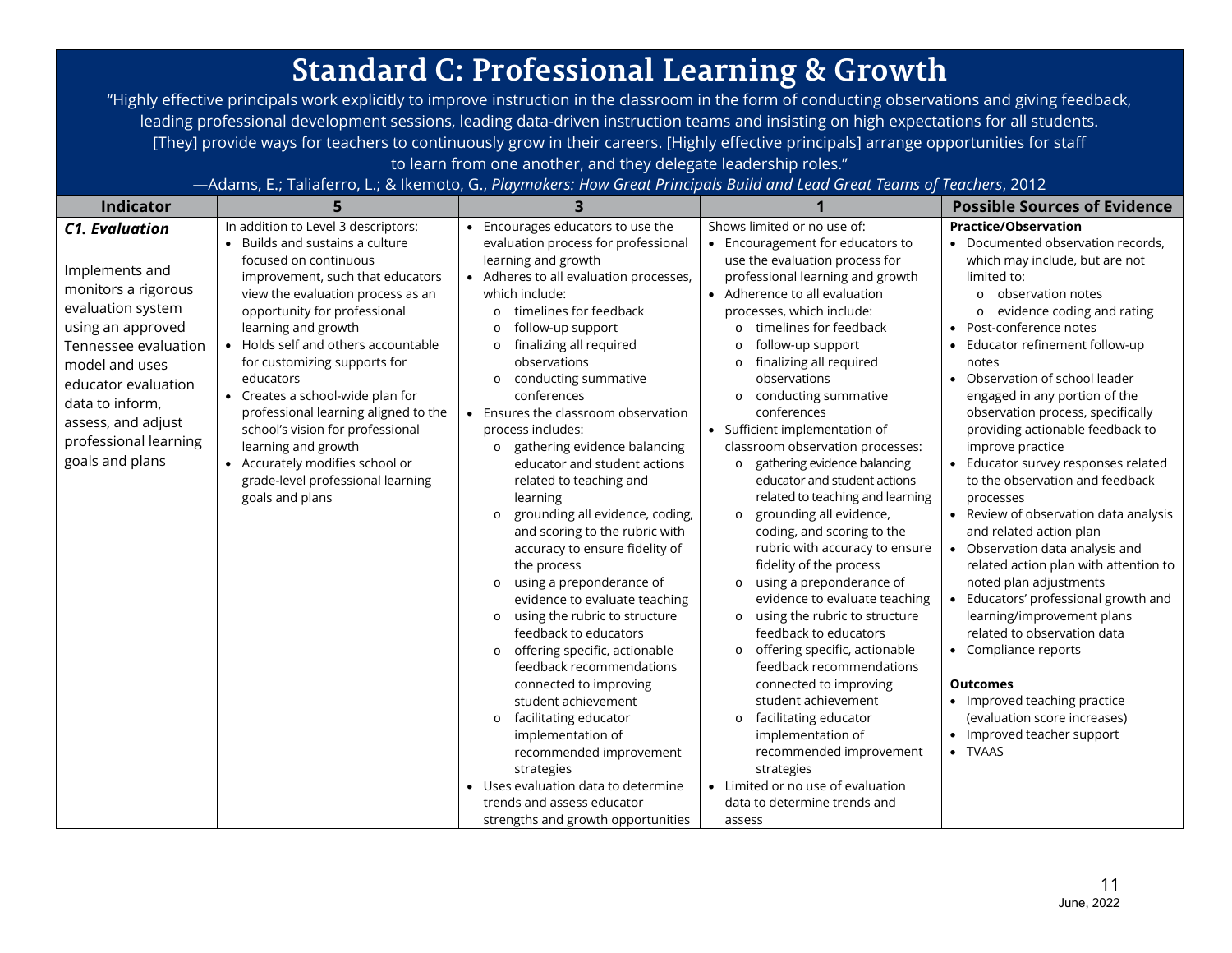| <b>Indicator</b>                                                                                                                                                                                                                                             |                                                                                                                                                                                                                                                                                                                                                                                                                                                                                                                    |                                                                                                                                                                                                                                                                                                                                                                                                                                                        |                                                                                                                                                                                                                                                                                                                                                                                                                                                                                                                                                  | <b>Possible Sources of Evidence</b>                                                                                                                                                                                                                                                                                                                                                                                                                                                                                                                                                                                                                                                                                                                                          |
|--------------------------------------------------------------------------------------------------------------------------------------------------------------------------------------------------------------------------------------------------------------|--------------------------------------------------------------------------------------------------------------------------------------------------------------------------------------------------------------------------------------------------------------------------------------------------------------------------------------------------------------------------------------------------------------------------------------------------------------------------------------------------------------------|--------------------------------------------------------------------------------------------------------------------------------------------------------------------------------------------------------------------------------------------------------------------------------------------------------------------------------------------------------------------------------------------------------------------------------------------------------|--------------------------------------------------------------------------------------------------------------------------------------------------------------------------------------------------------------------------------------------------------------------------------------------------------------------------------------------------------------------------------------------------------------------------------------------------------------------------------------------------------------------------------------------------|------------------------------------------------------------------------------------------------------------------------------------------------------------------------------------------------------------------------------------------------------------------------------------------------------------------------------------------------------------------------------------------------------------------------------------------------------------------------------------------------------------------------------------------------------------------------------------------------------------------------------------------------------------------------------------------------------------------------------------------------------------------------------|
| C2. Differentiated<br>Professional<br><b>Learning</b><br>Engages faculty and<br>self in data-informed,<br>differentiated<br>professional learning<br>opportunities for<br>educators, aligned<br>with the Tennessee<br>Standards for<br>Professional Learning | • Ensures all professional learning<br>activities align with the Tennessee<br><b>Standards for Professional Learning</b><br>Engages leadership team to:<br>o differentiate professional<br>learning opportunities based on<br>educator needs and preferences<br>o facilitate implementation of<br>knowledge and skills gained<br>from professional learning<br>activities<br>• Develops accountability structures<br>whereby nearly all educators seek<br>to share knowledge gained from<br>learning opportunities | Engages staff in activities aligned<br>with the Tennessee Standards for<br>Professional Learning<br>Differentiates professional learning<br>opportunities based on individual<br>educator needs<br>Communicates expectations for<br>implementing knowledge and skills<br>gained from professional learning<br>activities<br>Holds educators accountable for<br>implementing knowledge and skills<br>gained from professional learning<br>opportunities | Rarely or never differentiates<br>professional learning for faculty and<br>self by:<br>Engaging in activities aligned with<br>the Tennessee Standards for<br>Professional Learning<br>Differentiating professional<br>learning opportunities based on<br>individual educator needs<br>• Communicating expectations for<br>implementing knowledge and skills<br>gained from professional learning<br>activities<br>• Holding educators accountable for<br>implementing knowledge and skills<br>gained from professional learning<br>opportunities | <b>Practice/Observation</b><br>• Leader's self-reflection<br>Leader's participation in<br>professional development trainings<br>within the state and/or district<br>• Leader's attendance at national<br>professional association<br>conferences and development of<br>portfolio artifacts aligned with core<br>leadership competencies<br>Data displays related to<br>professional learning and<br>observation data<br>Refinement observations and<br>reviews<br>Individual educator professional<br>learning plans to gauge<br>differentiated support<br>Conversations with educators<br>about professional learning and<br>growth<br><b>Outcomes</b><br>• Student performance data results<br>in relationship to the school-wide<br>professional learning plan<br>• TVAAS |
| C3. Induction,<br><b>Support, Retention,</b><br>& Growth<br>Collaborates with<br>others to induct,<br>support, retain, and<br>grow/extend effective<br>educators based on<br>evidence of student<br>and educator<br>outcomes                                 | Engages with leadership team to:<br>Design and implement an induction<br>program for new educators<br>• Develop strategies for retaining<br>high-performing educators<br>Develop strategies for fostering<br>leadership skills in the most<br>effective educators based on<br>evidence of student and educator<br>outcomes<br>Support the development of nearly<br>all teachers utilizing a variety of<br>methods                                                                                                  | Designs and implements an<br>$\bullet$<br>induction program for new<br>educators<br>• Develops strategies for:<br>o retaining high-performing<br>educators<br>fostering leadership skills in<br>$\circ$<br>the most effective educators<br>based on evidence of student<br>and educator outcomes<br>utilizing a variety of methods<br>to support the development<br>of all teachers                                                                    | Rarely or never inducts, supports,<br>$\bullet$<br>retains, and grows educators by<br>designing and implementing an<br>induction program for new<br>educators<br>• Develops strategies for:<br>retaining high performing<br>$\circ$<br>educators<br>fostering leadership skills in<br>$\circ$<br>the most effective educators<br>based on student outcomes<br>utilizing a variety of methods<br>$\circ$<br>to support the development<br>of most teachers                                                                                        | <b>Practice/Observation</b><br>Data regarding induction, support,<br>retention, and growth, which may<br>include:<br>• Surveys<br>Educator focus group<br>interview/conversation<br>• Student and stakeholder feedback<br><b>Outcomes</b><br>• Quality of induction program<br>Increased rates of high performing<br>educators<br>• Increased retention rates                                                                                                                                                                                                                                                                                                                                                                                                                |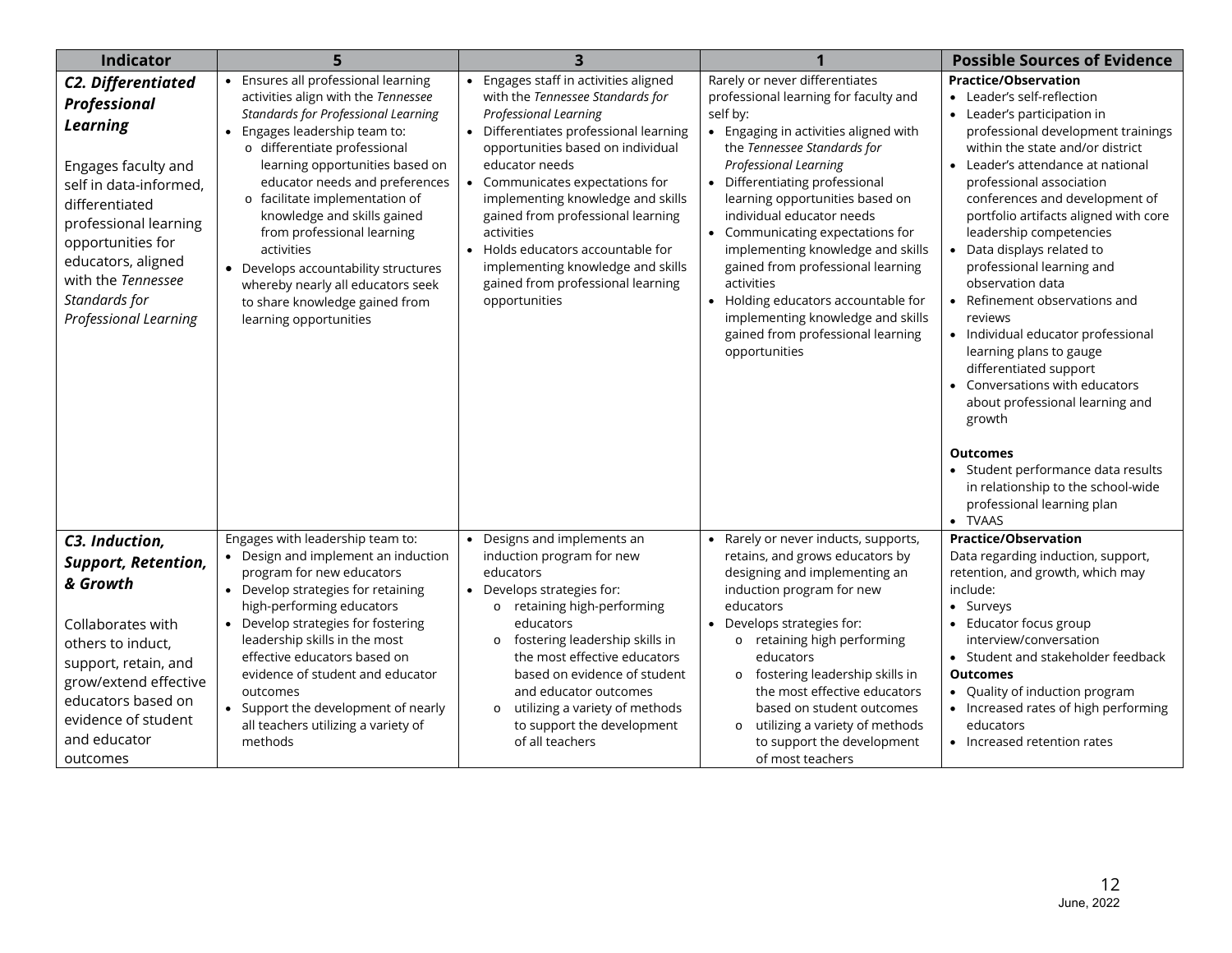| <b>Indicator</b>                                                                                                                                                                                       | 5                                                                                                                                                                                                                                                                                                                                                                                                                                                                                                                                                                                                                              | 3                                                                                                                                                                                                                                                                                                                                                                                                                                                                                                                                               |                                                                                                                                                                                                                                                                                                                                                                                                                                                                                                                                                     | <b>Possible Sources of Evidence</b>                                                                                                                                                                                                                                                                                                                                                                                                                                                                                                                                                                                                                                                                                                                   |
|--------------------------------------------------------------------------------------------------------------------------------------------------------------------------------------------------------|--------------------------------------------------------------------------------------------------------------------------------------------------------------------------------------------------------------------------------------------------------------------------------------------------------------------------------------------------------------------------------------------------------------------------------------------------------------------------------------------------------------------------------------------------------------------------------------------------------------------------------|-------------------------------------------------------------------------------------------------------------------------------------------------------------------------------------------------------------------------------------------------------------------------------------------------------------------------------------------------------------------------------------------------------------------------------------------------------------------------------------------------------------------------------------------------|-----------------------------------------------------------------------------------------------------------------------------------------------------------------------------------------------------------------------------------------------------------------------------------------------------------------------------------------------------------------------------------------------------------------------------------------------------------------------------------------------------------------------------------------------------|-------------------------------------------------------------------------------------------------------------------------------------------------------------------------------------------------------------------------------------------------------------------------------------------------------------------------------------------------------------------------------------------------------------------------------------------------------------------------------------------------------------------------------------------------------------------------------------------------------------------------------------------------------------------------------------------------------------------------------------------------------|
| C4. Teacher<br><b>Leaders</b><br>Identifies and<br>supports potential<br>teacher-leaders and<br>provides growth<br>opportunities in<br>alignment with the<br>Tennessee Teacher<br>Leadership Standards | Engages with leadership team to:<br>• Involve teacher-leaders in activities<br>aligned with the Tennessee Teacher<br>Leadership Standards<br>• Use a variety of data to identify<br>potential teacher-leaders<br>• Communicate a clear leadership<br>pathway for potential teacher-<br>leaders<br>• Provide sufficient growth<br>opportunities to address specific<br>leadership actions and behaviors<br>• Provide potential teacher-leaders<br>with varied leadership<br>opportunities<br>• Monitor teacher-leaders in a variety<br>of settings and providing specific<br>feedback to support their<br>continued development | • Engages in activities aligned with<br>the Tennessee Teacher Leadership<br><b>Standards</b><br>• Uses a variety of effectiveness<br>data<br>• Communicates a clear leadership<br>pathway<br>Provides adequate growth<br>$\bullet$<br>opportunities to address specific<br>leadership actions and behaviors<br>Provides potential teacher-leaders<br>$\bullet$<br>with varied leadership<br>opportunities<br>• Monitors teacher-leaders in a<br>variety of settings and provides<br>specific feedback to support their<br>continued development | Rarely or never identifies and<br>supports potential teacher-leaders by:<br>• Engaging in activities aligned with<br>the Tennessee Teacher Leadership<br><b>Standards</b><br>• Using effectiveness data<br>• Communicating a clear leadership<br>pathway<br>Developing specific leadership<br>actions and behaviors<br>Providing teacher-leaders with<br>varied leadership opportunities<br>• Monitoring teacher-leaders in a<br>variety of settings and providing<br>specific feedback to support their<br>continued development                   | <b>Practice/Observation</b><br>Teacher-leader plan in alignment<br>with the Tennessee Teacher<br>Leadership Standards<br>Conversations with leadership<br>team about design and<br>implementation of the teacher<br>leader plan<br>• List of selected teacher leaders and<br>their student achievement and<br>growth data<br>Teacher-leaders engaged with their<br>colleagues<br>Conversations with teacher-leaders<br>and other teachers<br><b>Outcomes</b><br>• Improved teaching practice<br>(evaluation score increases)<br>Improved teacher support<br>$\bullet$<br>• TVAAS                                                                                                                                                                      |
| <b>C5. Self-Practice</b><br>Improves self-<br>practices based on<br>multiple sources of<br>feedback, including<br>performance<br>evaluation results<br>and self-reflection                             | In addition to Level 3 descriptors:<br>Actively seeks feedback from a<br>variety of sources to reflect on<br>personal instructional leadership<br>practices and makes any necessary<br>changes for improvement<br>• Connects personal leadership<br>practices to student achievement<br>and educator performance by<br>sharing his/her performance<br>evaluation results with staff<br>Reflects on leadership alignment<br>$\bullet$<br>with core values, school vision, and<br>goal attainment                                                                                                                                | • Uses feedback from a variety of<br>sources to reflect on personal<br>instructional leadership practices<br>and make any necessary changes<br>for improvement<br>• Engages in professional learning<br>aligned to student, educator, and<br>self-need<br>• Develops an understanding of<br>performance expectations<br>associated with Tennessee state<br>standards<br>• Implements new, relevant learning<br>from feedback and professional<br>learning opportunities with<br>evidence of improvement                                         | Rarely or never improves self-practice<br>by:<br>• Using feedback from sources to<br>reflect on personal instructional<br>leadership practices and does not<br>make any necessary changes for<br>improvement<br>Engaging in professional learning:<br>o aligned to student, educator,<br>and self-need<br>focused on developing an<br>$\circ$<br>understanding of performance<br>expectations associated with<br>the Tennessee state standards<br>• Implementing new, relevant<br>learning from feedback and<br>professional learning opportunities | <b>Practice/Observation</b><br>Leader's self-reflection<br>• Leader's personal professional growth<br>and support plan in relationship to<br>the school's core values, vision, and<br>goals<br>• Conversations with school leader,<br>leadership team, and other educators<br>Portfolio artifacts of principal<br>performance aligned to state,<br>• District or national professional<br>standards<br>The degree to which the leader<br>achieved goals from the previous<br>year's professional growth plan<br>Observations of leader's practice<br>360-degree surveys of faculty, staff<br>and evaluators<br><b>Outcomes</b><br>• Improved leadership practices<br>Improved educator practices<br>Improved student outcomes<br>$\bullet$<br>• TVAAS |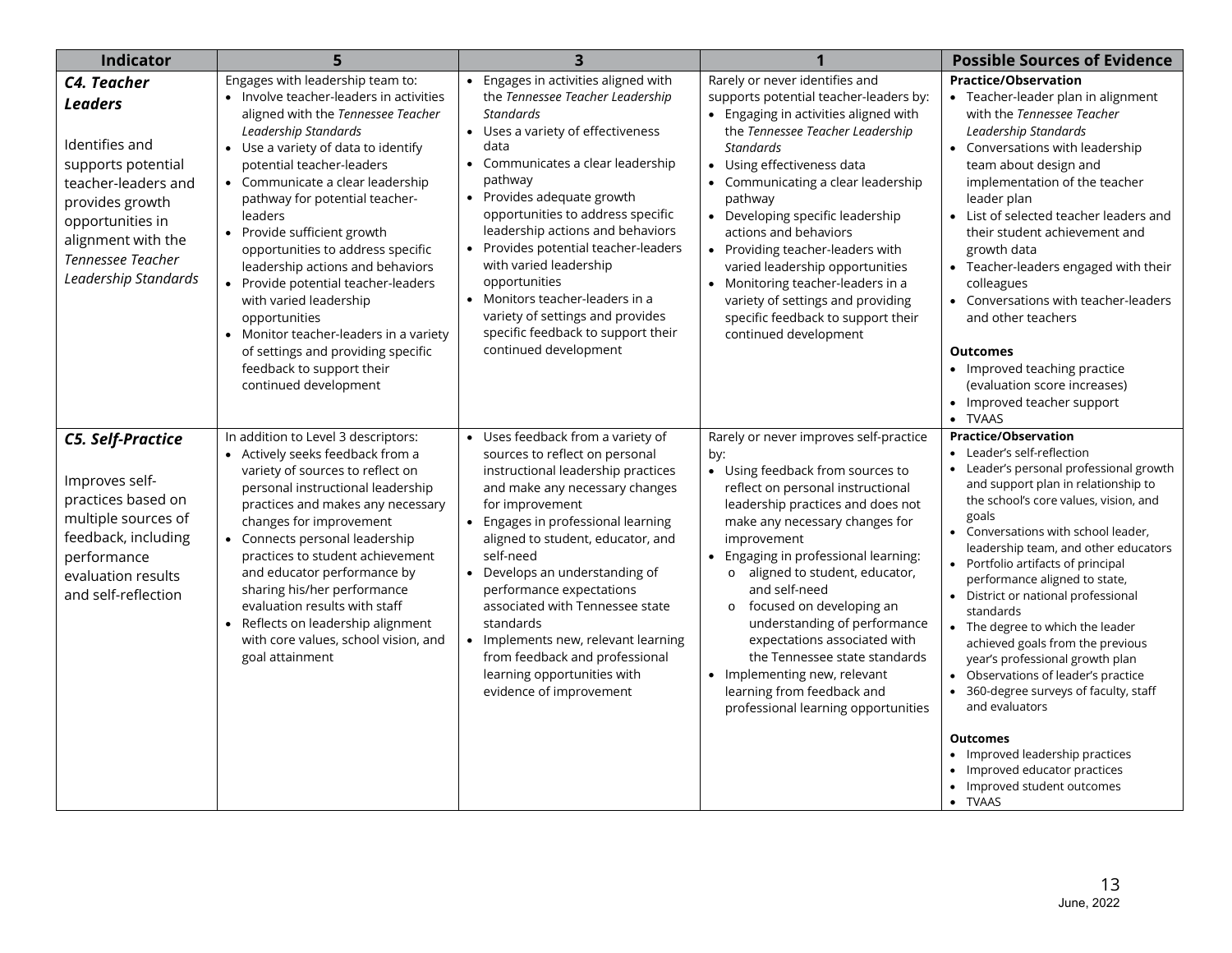## <span id="page-12-0"></span>**Standard D: Resource Management**

"When principals provide teachers with the resources they need to build social capital—time, space, and staffing—the quality of instruction in the school [is] higher and students' scores on standardized tests in both reading and math [increase]." —Carrie, Leana, *The Missing Link in School Reform*, 2011

| <b>Indicator</b>                                                                                                                                                     |                                                                                                                                                                                                                                                                                        |                                                                                                                                                                                                                                                                                                               |                                                                                                                                                                                                                                                                                                                                                                                                    | <b>Possible Sources of Evidence</b>                                                                                                                                                                                                                                                                                                                                                                           |
|----------------------------------------------------------------------------------------------------------------------------------------------------------------------|----------------------------------------------------------------------------------------------------------------------------------------------------------------------------------------------------------------------------------------------------------------------------------------|---------------------------------------------------------------------------------------------------------------------------------------------------------------------------------------------------------------------------------------------------------------------------------------------------------------|----------------------------------------------------------------------------------------------------------------------------------------------------------------------------------------------------------------------------------------------------------------------------------------------------------------------------------------------------------------------------------------------------|---------------------------------------------------------------------------------------------------------------------------------------------------------------------------------------------------------------------------------------------------------------------------------------------------------------------------------------------------------------------------------------------------------------|
| <b>D1. Community</b><br><b>Resources</b><br>Strategically utilizes<br>community resources<br>and partners to<br>support the school's<br>mission, vision and<br>goals | In addition to Level 3 descriptors:<br>Assesses potential community<br>partners and secures additional<br>resources that support teaching<br>and learning<br>Highlights usage of resources and<br>shares school accomplishments by<br>regular communication with<br>community partners | Conducts an accurate assessment<br>$\bullet$<br>of community partners and<br>resources<br>Ensures accepted resources<br>support the school's mission, vision,<br>and goals<br>• Allocates fiscal, human,<br>technological, and physical<br>resources to align with the school's<br>mission, vision, and goals | Rarely or never utilizes community<br>resources and partners by:<br>Conducting an assessment of<br>community partners and resources<br>Accepting resources that are not in<br>support of the school's mission,<br>vision, and goals<br>Allocating fiscal, human,<br>technological, and physical<br>resources or allocates these with<br>misalignment to the school's vision,<br>mission, and goals | <b>Practice/Observation</b><br>Community assets inventory<br>Documented partnership activities<br>$\bullet$<br>Donations and contributions to the<br>school<br>Community support notes<br>Displays of partnership and<br>partnering activities<br>Community support surveys<br>Conversations with community<br>partners and educators<br><b>Outcomes</b><br>Met or exceeded goals for community<br>engagement |
| D2. Diversity<br>Includes a diverse set<br>of educators and<br>stakeholders in<br>school improvement<br>decisions                                                    | • Develops capacity of educators to<br>implement structures for engaging<br>diverse stakeholders to provide<br>input and feedback in school<br>improvement decisions                                                                                                                   | Develops structures to encourage<br>diverse stakeholders <sup>1</sup> to provide<br>input and feedback in school<br>improvement decisions                                                                                                                                                                     | Engages limited or non-diverse<br>stakeholders to provide input and<br>feedback in school improvement                                                                                                                                                                                                                                                                                              | <b>Practice/Observation</b><br>Conversations with stakeholders<br><b>Outcomes</b><br>Increased diversity among<br>stakeholders                                                                                                                                                                                                                                                                                |

 $1$  Diverse stakeholders include diversity in race, culture, gender, experience, thought, voice, opinion, and role.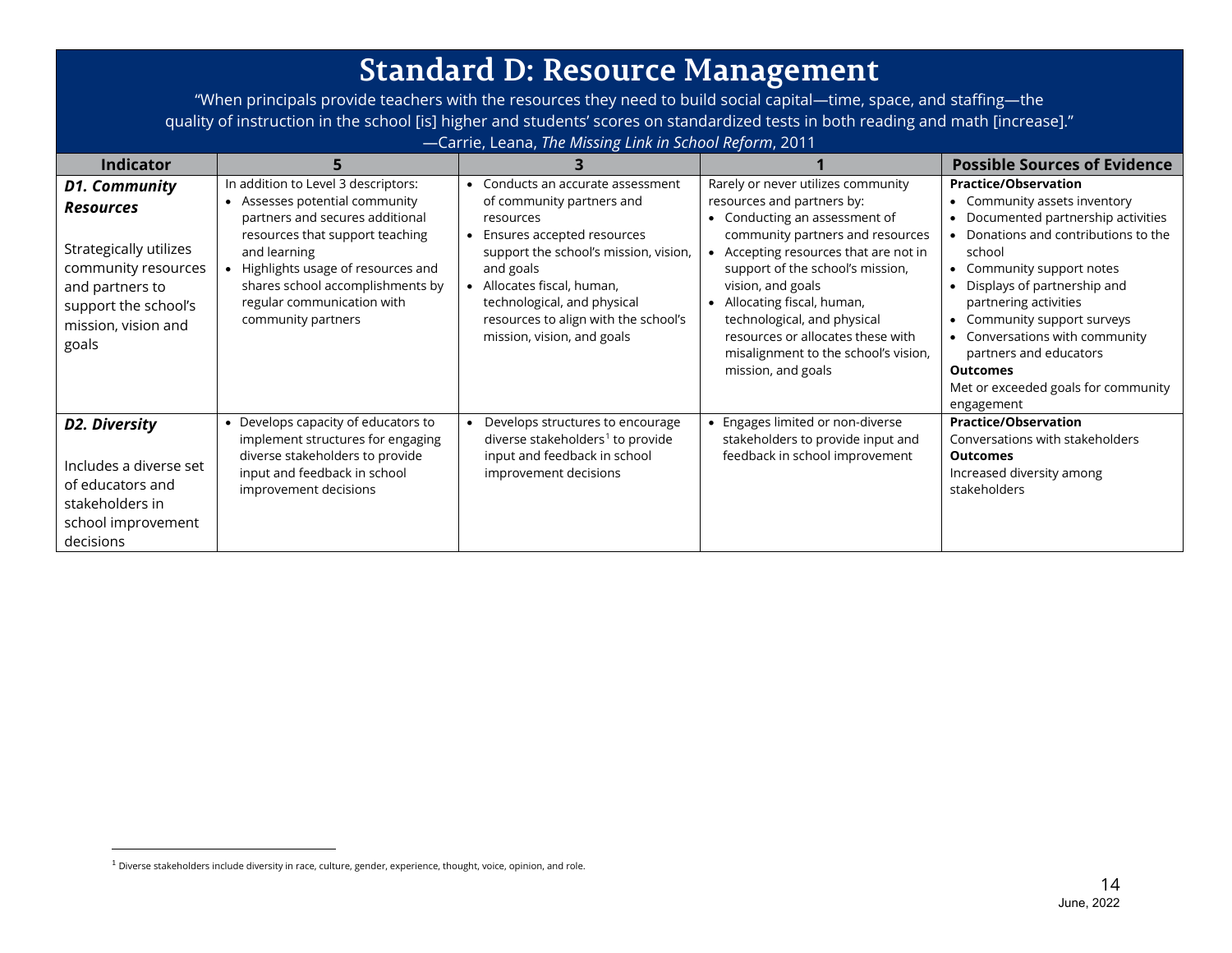| <b>Indicator</b>                                                                                                                                                                                                                                                                                                                                           |                                                                                                                                                                                                                                                                                                                                                                                                  |                                                                                                                                                                                                                                                                                                                                                                                                                                                                                                                                                                                                                                                                                                                                                                                                                                                       |                                                                                                                                                                                                                                                                                                                                                                                                                                                                                                                                                                                                                                                                                                                                                                                                                               | <b>Possible Sources of Evidence</b>                                                                                                                                                                                                        |
|------------------------------------------------------------------------------------------------------------------------------------------------------------------------------------------------------------------------------------------------------------------------------------------------------------------------------------------------------------|--------------------------------------------------------------------------------------------------------------------------------------------------------------------------------------------------------------------------------------------------------------------------------------------------------------------------------------------------------------------------------------------------|-------------------------------------------------------------------------------------------------------------------------------------------------------------------------------------------------------------------------------------------------------------------------------------------------------------------------------------------------------------------------------------------------------------------------------------------------------------------------------------------------------------------------------------------------------------------------------------------------------------------------------------------------------------------------------------------------------------------------------------------------------------------------------------------------------------------------------------------------------|-------------------------------------------------------------------------------------------------------------------------------------------------------------------------------------------------------------------------------------------------------------------------------------------------------------------------------------------------------------------------------------------------------------------------------------------------------------------------------------------------------------------------------------------------------------------------------------------------------------------------------------------------------------------------------------------------------------------------------------------------------------------------------------------------------------------------------|--------------------------------------------------------------------------------------------------------------------------------------------------------------------------------------------------------------------------------------------|
| D3. Employee &<br><b>Fiscal Management</b><br>Establishes,<br>communicates and<br>enforces a set of<br>standard operating<br>procedures and<br>routines aligned with<br>district, state and<br>federal policy and<br>performs all<br>budgetary<br>responsibilities with<br>accuracy,<br>transparency, and in<br>the best interest of<br>students and staff | In addition to Level 3 descriptors:<br>• Leads staff and students in<br>frequent reviews of standard<br>operating procedures to vet<br>effectiveness of procedures and<br>routines supporting the effective<br>and efficient operation of the<br>school<br>Leads staff in frequent reviews of<br>fiscal resource allocation<br>to support the effective and<br>efficient operation of the school | • Establishes, communicates and<br>enforces a set of standard<br>operating procedures and routines<br>by:<br>aligning them with district,<br>$\circ$<br>state, and federal policies<br>utilizing a variety of methods to<br>$\Omega$<br>communicate the established<br>standard operating procedures<br>and routines<br>ensuring that educators and<br>students understand and are<br>accountable to the school's<br>standard operating procedures<br>and routines<br>• Performs timely, accurate,<br>transparent budgetary<br>responsibilities by:<br>allocating fiscal resources in<br>$\circ$<br>alignment with the school and<br>district priorities to increase<br>student achievement<br>ensuring that delegated<br>$\circ$<br>budgetary responsibilities are<br>performed within all<br>appropriate district, state, and<br>federal guidelines | • Rarely or never establishes,<br>communicates, and enforces a set<br>of standard operating procedures<br>and routines by:<br>aligning them with district,<br>state, and federal policies<br>utilizing methods to<br>$\circ$<br>communicate established<br>standard operating procedures<br>and routines<br>ensuring that educators and<br>students understand and are<br>accountable to the school's<br>standard operating<br>procedures and routines.<br>• Rarely or never performs all<br>budgetary responsibilities by:<br>allocating fiscal resources in<br>$\circ$<br>alignment with the school and<br>district priorities to increase<br>student achievement<br>ensuring that delegated<br>$\circ$<br>budgetary responsibilities are<br>performed within all<br>appropriate district, state, and<br>federal guidelines | <b>Practice/Observation</b><br>• Handbook<br>Compliance agreements<br>$\bullet$<br>Audit report<br>Conversations with educators<br><b>Outcomes</b><br>• Compliance with operating<br>procedures<br>Compliance with budgetary<br>procedures |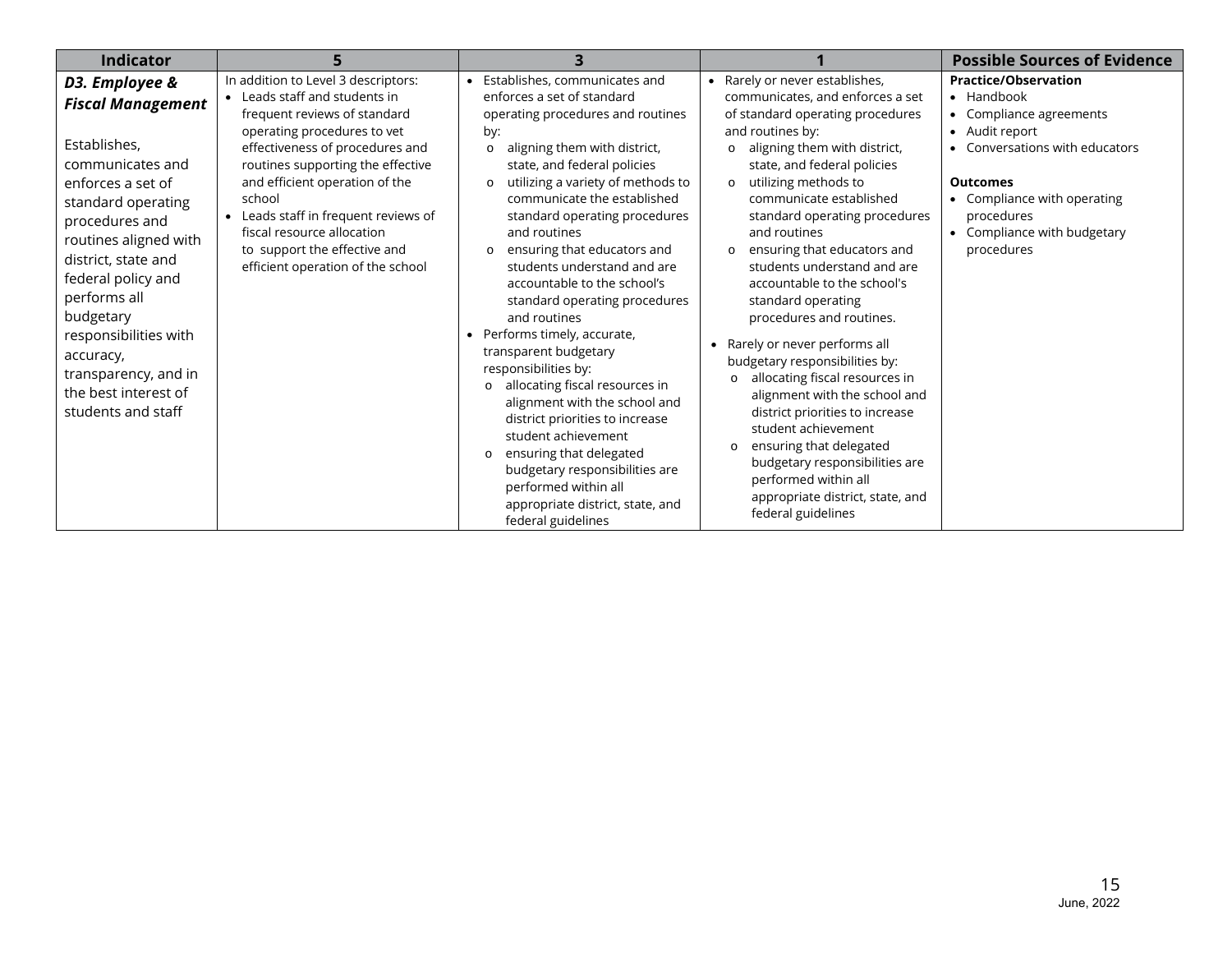## **Glossary of Terms**

## **Standard A1: Capacity Building**

**Build Capacity:** The term is also noted as "capacity building" in several descriptors of the rubric and refers to a school leader's ability to develop the knowledge base and skill set of educators related to the specific indicator in which the term appears. Options and examples of how building capacity is measured are found in the rubric's *Possible Sources of Evidence* column.

**Shared Leadership:** The term refers to the school leader's ability to maximize all of the human resources in an organization by strategically developing and supporting individuals and giving them an opportunity to take leadership positions in their areas of expertise.

## **Standard B1: Leveraging Educator Strengths**

**Extend Impact**: The term refers to a school leader's ability to use the demonstrated skills and expertise of educators to support, not only the academic growth and achievement of their assigned students, but to also create conditions for educators to support the growth and learning of other educators. The goal of extending the impact or positive reach of all educators is to have school leaders appropriately distribute leadership across the school community as a way to create and/or sustain students' ability to meet or exceed academic and or behavioral growth and achievement targets.

## **Standard C2: Differentiated Professional Learning**

*Tennessee Standards for Professional Learning define the tenets for implementing and monitoring effective Differentiated Professional Learning. To see the standards in detail, visit*

*[https://www.tn.gov/sbe/rules--policies-and-guidance/policies.html.](https://www.tn.gov/sbe/rules--policies-and-guidance/policies.html)* 

**Data:** Professional learning that increases educator effectiveness and results for all students, uses a variety of sources and types of student, educator, and system data to plan, assess, and evaluate professional learning. Examples include clearly articulating the critical link between increased student learning and educator professional learning.

**Leadership:** Professional learning that increases educator effectiveness and results for all students requires skillful leaders who develop capacity, advocate, and create support systems for professional learning. Examples include:

- Developing capacity for learning and leading at all levels support
- Providing constructive feedback to refine new practices
- Sustaining implementation of new educator practice and student learning through ongoing
- Facilitating implementation of knowledge and skills gained from professional learning activities
- Communicating expectations for implementing knowledge and skills gained from professional learning activities
- Monitoring implementation of knowledge and skills gained from professional learning activities

**Learning Communities:** Professional learning that increases educator effectiveness and results for all students occurs within learning communities committed to continuous improvement, collective responsibility, and goal alignment.